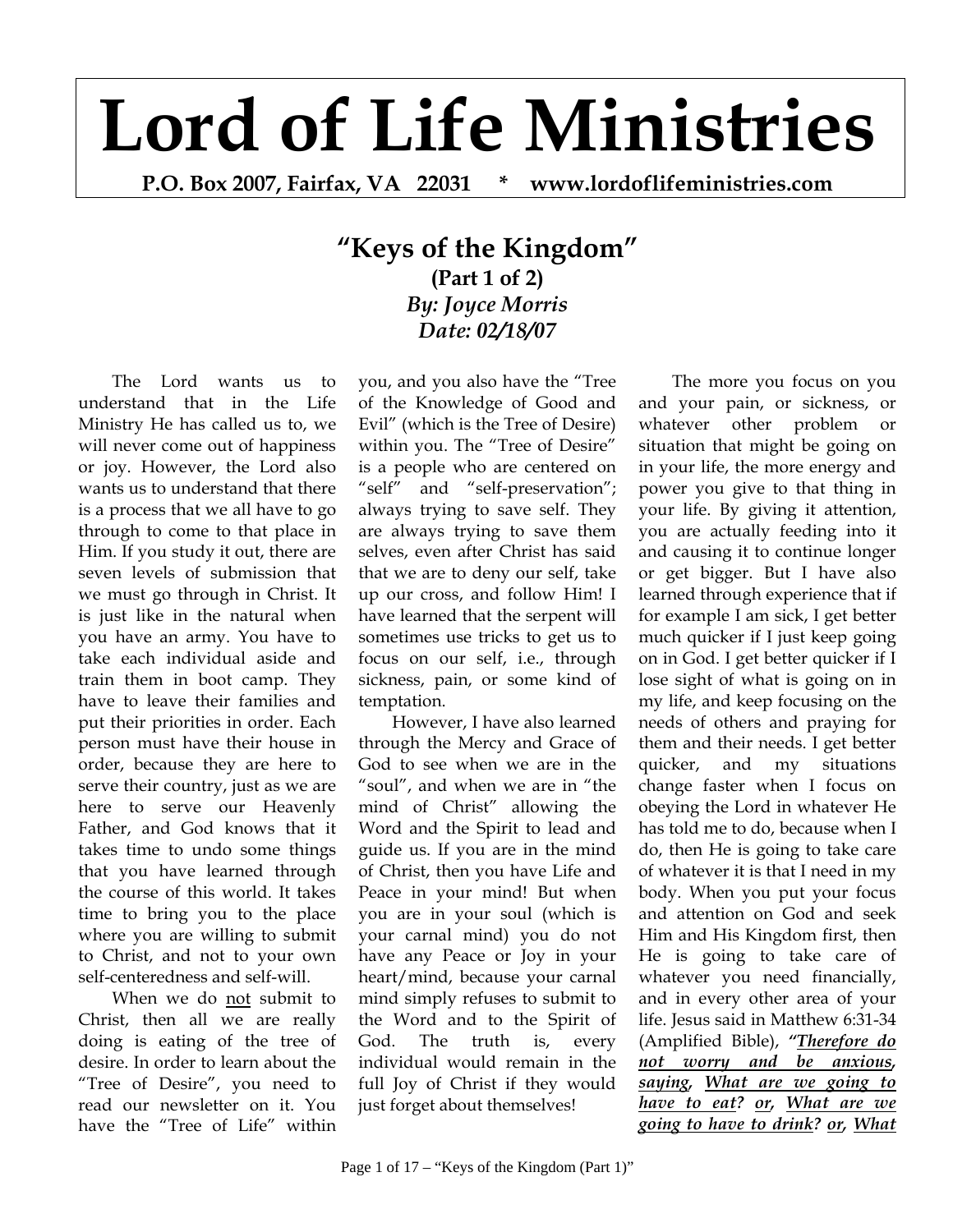*are we going to have to wear? For the Gentiles (heathen) wish for and crave and diligently seek all these things, and YOUR HEAVENLY FATHER KNOWS WELL THAT YOU NEED THEM ALL. BUT SEEK (AIM AT and STRIVE AFTER) FIRST OF ALL HIS KINGDOM AND HIS RIGHTEOUSNESS (HIS WAY OF DOING AND BEING RIGHT), AND THEN ALL THESE THINGS TAKEN TOGETHER WILL BE GIVEN YOU BESIDES. So do not worry or be anxious about tomorrow, for tomorrow will have worries and anxieties of its own. Sufficient for each day is its own trouble."* 

**It is all about losing sight of "self", and focusing on God our Almighty Father, whom we are to worship and serve! It is all about knowing what and who we are worshipping and serving. We are serving a Father that is full of Love, Joy, Peace, Grace, Kindness, Gentleness, Mercy, and Compassion!** We understand that we are in the Kingdom of God and that Christ is the Governor of the Kingdom, but it takes time for you to allow Christ to completely govern every area of your life!

What does it mean for Christ to govern your life? Well if you want more Authority and Power in Christ, a greater Anointing, and to be used of God - then you have to allow Christ to start governing (leading/directing/to be in control of) your life! In order for Christ to govern your life, you must first come to the understanding that you do not belong to yourself! I come across so many Christians who have never come to that understanding, but out of love Jesus Christ paid a great price for

us, and as a result He owns not only you and me, but everything in the world as well. On the cross, He paid the ultimate price to reconcile you, me, and all of creation back to Himself!

Christ wants to govern our speech and to teach us a new language. He wants to teach us the language of the Kingdom of God, and to teach us of His ways, which are both unto Eternal Life! He wants to govern our eyes, and not only what we see, but how we see things. He wants to govern our ears and what we hear. As we allow Him to govern our hands (what we do/our works), He also wants to govern our feet (our walk in Christ). In other words, Christ wants you to be led by the Spirit of God (which is the mind of Christ), because only when you are led by the Spirit can you truly know and have the understanding that God is in you; that the Holy of Holies is within you; that the Peace of God abides in you; and that the Blessings of God are all within you!

Wherever the Spirit of Christ directs you to go and wherever your feet tread - that place becomes Holy ground! What does this mean? It means that wherever you go (it could be in a building, in a park, on the sidewalk somewhere, in a restaurant, a store, or someplace else), in the midst of the people. When "the Christ in you" looks around and you feel drawn to certain individuals - that is Christ pointing out the individuals that He is ministering to through you. He is showing you those people that His Energy, His Peace, His Blessings, His Joy, and possibly His Healing are flowing out of

your body to. All of these things are "His Presence" in that place, ministering to the people in Power, Mercy, Grace, and Love. Because God is in you and has flowed through you to minister to the people there, that place has become Holy ground. God is in you, and you are the vehicle that He showed up in.

When you truly understand that God is in you all the time and who you are in Him; then with that understanding, comes a greater excitement and interest to be directed by His Spirit! If you want more Power and more Authority in Christ, then you must also learn how to use the "dominion" that Christ has told us to take. We want to talk more about this now, because we want to show you how Jesus demonstrated the "Keys of the Kingdom". Jesus demonstrated the Keys of the Kingdom to show us what each one does, and He wants you to understand that He only gives the Keys of the Kingdom to a select few. You need to understand that every born-again Christian (every bornagain believer) has a certain amount of authority in Christ. However, many born-again believers are not even aware of the authority that they have been given - let alone understand how to use it.

We want to talk for a minute about how the Power of God is hidden. The Power of God is hidden within the Presence of God, but the "Presence of God" and the "Power of God" are actually two different things, so we need to explain the difference to you.

When God used Moses back then, He had hand-picked Moses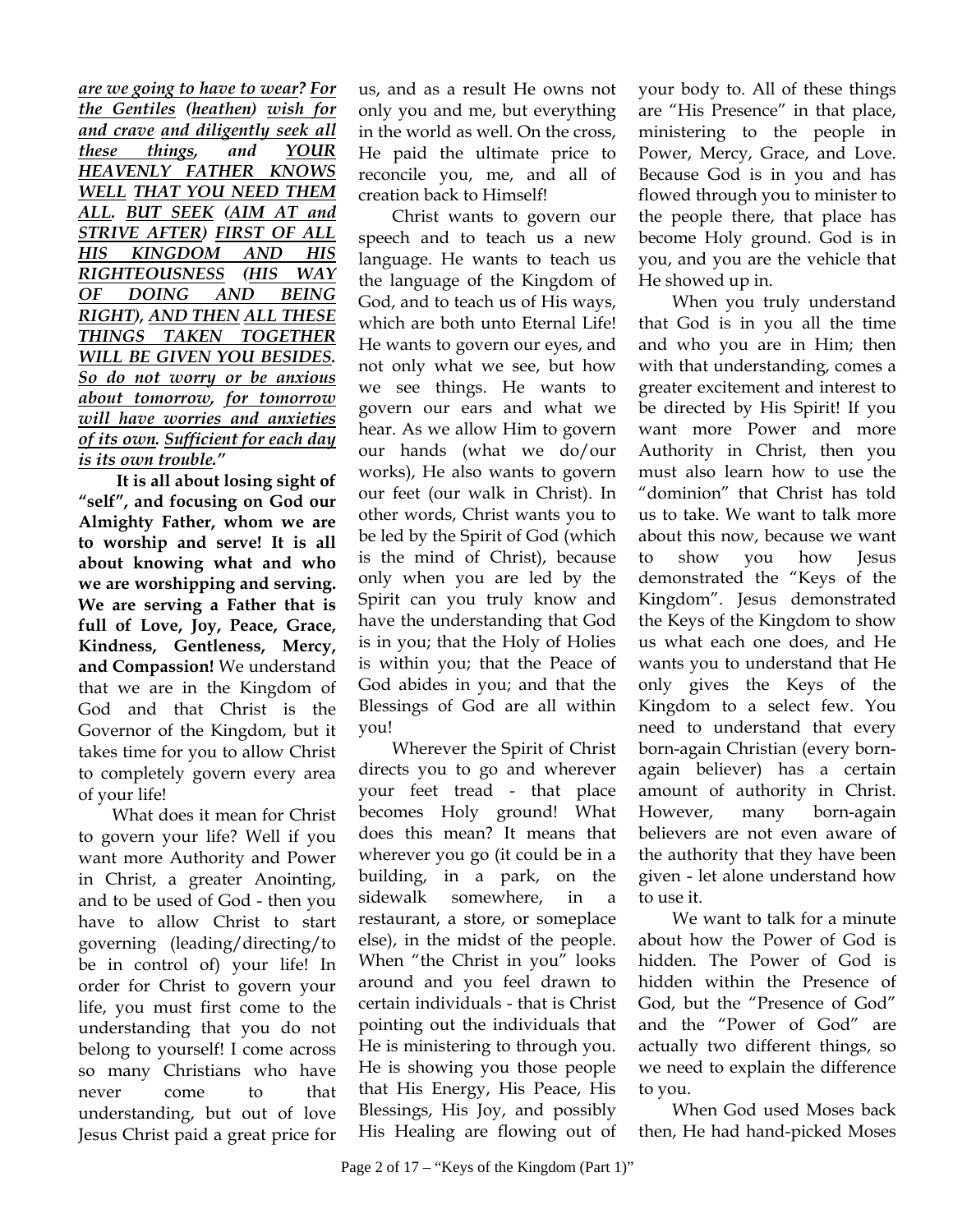to be a "deliverer" for the whole house of Israel at that time. We have a tape that you can get called, "Face to Face" to help you to better understand what Moses' calling was. God used Moses to demonstrate His Power and His Acts in Egypt; to bring judgment upon the gods that Egypt worshipped; and to break off the bondage that Egypt had on the Jews, to completely deliver them out of Egypt (which represents the world) and set them free. However, God did not take away the diseases from Israel until they came out of Egypt (the world).

This is also what God has done with you and me. He is saying, *"…for YE ARE THE TEMPLE OF THE LIVING GOD; as God hath said, I WILL DWELL IN THEM, and WALK IN THEM; and I WILL BE THEIR GOD, and THEY SHALL BE MY PEOPLE. Wherefore COME OUT FROM AMONG THEM, AND BE YE SEPARATE, AND TOUCH NOT THE UNCLEAN THING; and I WILL RECEIVE YOU, And WILL BE A FATHER UNTO YOU, and YE SHALL BE MY SONS AND DAUGHTERS, SAITH THE LORD GOD ALMIGHTY."* (2Corinthians 6:16- 18). He is saying, "Be ye separate unto Me", because in and through Christ, He has called and separated you and me unto Himself. That means that you do not belong to yourself any more! Titus 2:14 says, *"WHO GAVE HIMSELF FOR US, that HE MIGHT REDEEM US from all iniquity, AND PURIFY UNTO HIMSELF A PECULIAR PEOPLE, zealous of good works." "And, HAVING MADE PEACE THROUGH THE BLOOD OF HIS CROSS, BY HIM TO RECONCILE ALL THINGS* 

*UNTO HIMSELF; by Him, I say, whether they be things in earth, or things in heaven."* (Colossians 1:20). Therefore, when it was God's appointed time, He called you, and tugged at your heart to begin pulling you more, and more out of the world! God wants you to both know and understand His Word and Promises to us, because He has Promised us that if we will cleave to Him and put Him first in our life; obey Him without murmuring and complaining; and follow Him with our whole heart – then all the different kinds of diseases that we see on other people, will not be put on us! Instead, He has said that we will be Blessed above all people!

In Deuteronomy 7:12-15 God has said that, *"Wherefore IT SHALL COME TO PASS, IF YE HEARKEN TO THESE JUDGEMENTS, AND KEEP, AND DO THEM, THAT THE LORD THY GOD SHALL KEEP UNTO THEE THE COVENANT AND THE MERCY WHICH HE SWARE UNTO THY FATHERS: AND HE WILL LOVE THEE, and BLESS THEE, and MULTIPLY THEE: He will also bless the fruit of thy womb, and the fruit of thy land, thy corn, and thy wine, and thine oil, the increase of thy kine, and the flocks of thy sheep, in the land which He sware unto thy fathers TO GIVE THEE. THOU SHALT BE BLESSED ABOVE ALL PEOPLE: there shall not be male or female barren among you, or among your cattle. AND THE LORD WILL TAKE AWAY FROM THEE ALL SICKNESS, AND WILL PUT NONE OF THE EVIL DESEASES OF EGYPT, which thou knowest, UPON THEE; but will lay them upon all them that hate thee."* 

revealed His Power to not only His people, but also to the nations of the world! He revealed His Power, to show us exactly how the Power will be manifest through His Sons. However, you also need to understand that the "Presence of God" is different from the "Power of God". I want you to take notice of something about the two, because it takes the "Presence of God" to cause the "Power" to move; but the "Power" is hidden within the "Presence"! What the "Presence of God" does for you and me is, if you get some people together to start praising and worshipping God, as you praise and worship Him you are causing God's Presence within you (which is the Glory Cloud) to escalate out of you. As you continue to do this the God's Glory Cloud starts coming over all the people who are praising and worshipping Him, and causes the people to lose sight of them selves! That is the first thing that will happen in the "Presence of God". The "Presence of God" is the "Love of God"; and the "Presence of God" will cause the mind to become still. So the more you center on Him and worship Him, you will cause an escalation of His Presence to where all of the sudden you are going to see in that Presence - His Power!

What God did through Moses back then, was He

When you look at what happened in the days of Moses, notice that Israel only saw the acts of God. They saw God's Power, and they saw the Judgments He carried out in Egypt. However, Moses was the only one who entered into the Presence of God and sought to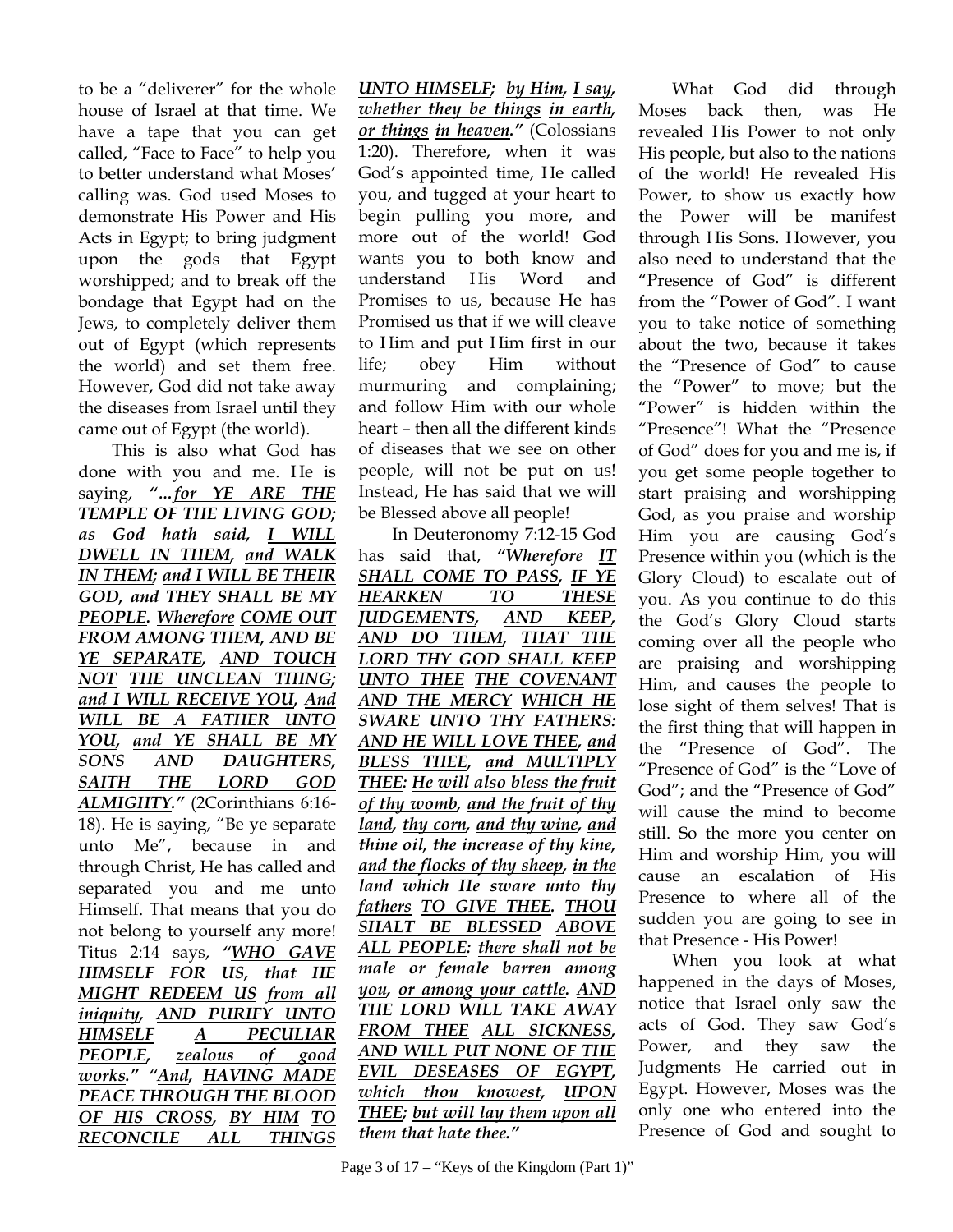learn His ways! Israel did not know the ways of the Lord, but Moses sought God that he might know His ways. In Exodus 33:13 Moses said, *"Now therefore, I pray Thee, IF I HAVE FOUND GRACE IN THY SIGHT, SHEW ME NOW THY WAY, THAY I MAY KNOW THEE, THAT I MAY FIND GRACE IN THY SIGHT: and consider that this nation is Thy people."* He also basically told the Lord, "I'm not satisfied with seeing Your Power alone, Lord! I want to see Your Glory!" After the Lord had told Moses, *"…thou hast found grace in My sight, and I KNOW THEE BY NAME"*, Moses begged the Lord, saying in Exodus 33:18, *"…I beseech Thee, SHEW ME THY GLORY."* So you see: "the Glory/Presence" is different from "the Power", because Moses had already seen the Power of God before he begged the Lord to show him His Glory. In the Book of Exodus - was that not "Power" when the Red Sea opened up so that Israel could cross? Moses was there to see that, but that was the "Power" and not the "Glory" of God moving! "IT" was the Authority of God moving upon the waters. It was clear that Moses had his rod, but it was not until he lifted that rod that the sea was finally parted for Israel to walk across on dry land!

God has given us an authority as well, but if you don't use it, God does not move! You are begging and pleading with God to do certain things, and we can see that the church today has lost the Power and Authority of God; but that is because they don't know how to use it! They don't know how God operates; and they have forgotten His

ways. So what the church does today to get people in the door and keep them coming back again, is: they entertain the people! They have to come up with all kinds of programs to entertain the people, because they have lost the understanding of how to operate in the Power and Authority of God! Instead of the move of God's Power, they have to think of other things to keep the people there; things that please and satisfy the soul (flesh and self-will), rather than the Spirit of Christ within. The church under the "church order" have people coming in there doors week after week, month after month, and year after year, but there is no change in their lives.

That being said, when you come into the midst of a group of people where you can feel the Presence and the Love of God; a place where you know that God is moving by His Spirit – then a change is going to take place within you! In Zechariah 4:6 God says that it is, *"…Not by might, nor by power, but by My Spirit, saith the LORD of hosts."* That is why we let Him move by His Spirit here. We never know exactly all that He is doing, but He is doing a Great and Mighty thing through us. God does not want you to be disheartened. He wants you to understand the difference, and to know how to use the Keys of the Kingdom!

When you look at the difference between the "Glory of God" and the "Power of God", the "Glory" is actually the "Nature of God"! So what God showed Moses in Exodus chapter 34, was His Nature.

I have learned one thing in the Lord, and that is: if you want more in God, and if you want to come to another level in the Him – then you have got to stay hungry and seek Him with your whole heart; because if you have (or ever) become satisfied with where you are at, then I am really concerned for you! If you are satisfied with where you are at, then whether you realize it or not, you are slipping backwards big time! But if you want more of God, do not look to the vehicle, look to **"God"** in the vehicle. I want you to get beyond me. I don't even want you to see me. All I want you to see is Him! All I want you to see the Christ! I want you to HEAR HIS VOICE and UNDERSTAND WHAT HE IS SAYING in this day and hour to His people, because God has a people that have an ear to hear and understand what the Spirit is saying, and they will run with IT! They are going to run the race that is set before them, and like Paul, they are pressing toward the mark for the prize of the High Calling of God in Christ Jesus! They are going to sell out totally to God, and He is going to use them for His Power and His Glory!

In the Old Testament, God has begun to explain to you and me that His Power is hidden in His Glory. If you don't believe me, we are going to take you to Habakkuk chapter 3 to show where this is. This was the prayer of the prophet Habakkuk back then, and in it he explains how he had seen the Glory of God, and that His Power was hidden within IT. Like Moses, Habakkuk had seen the Power of God, but he longed once again to see God's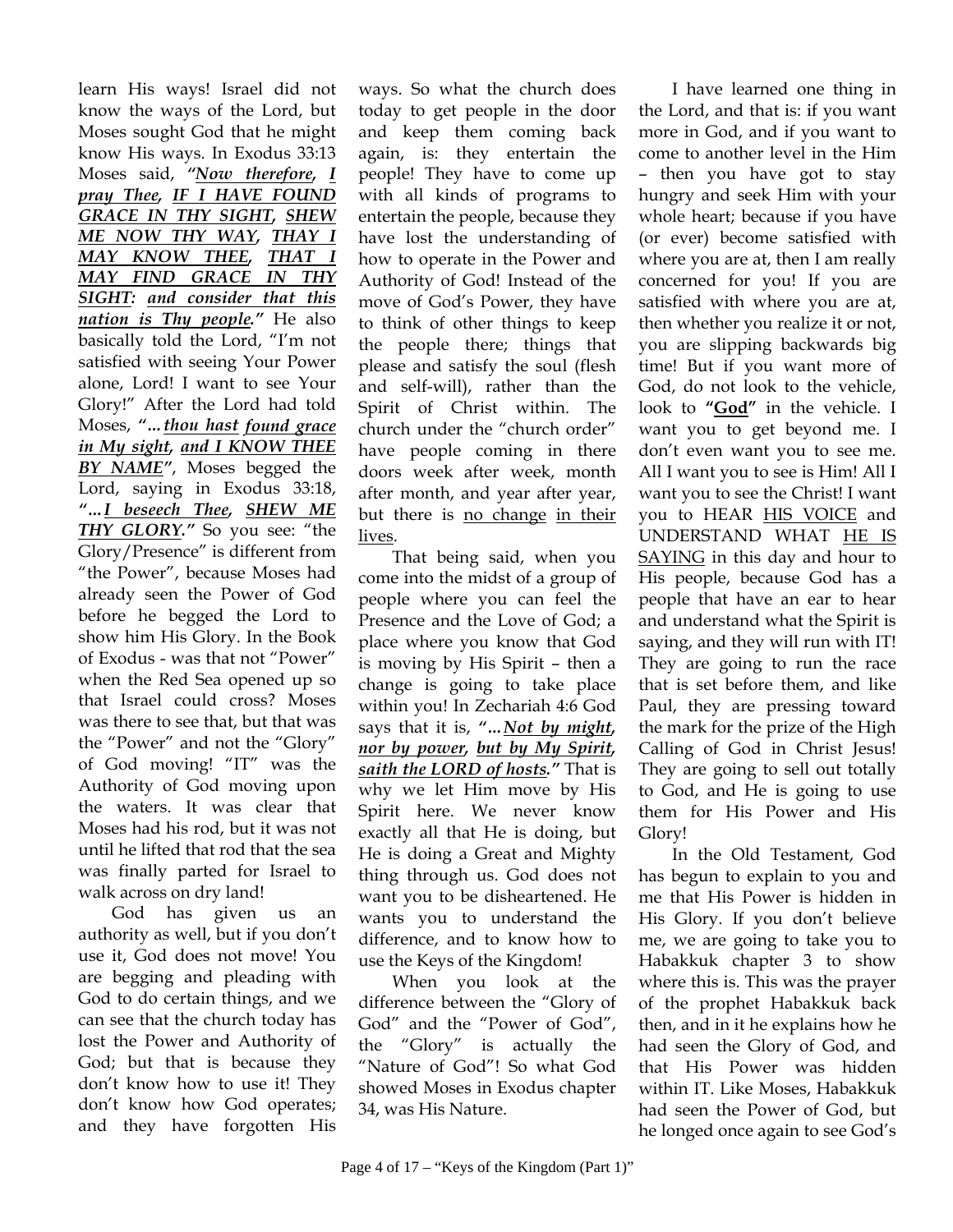Glory and Presence. Here in Habakkuk you are going to see in the scriptures that the Power of God is hidden in the Presence of God. Beginning from Habakkuk 3:2-3 it says, *"O LORD, I have heard Thy speech, and was afraid: O LORD, REVIVE THY WORK in the midst of the years, in the midst of the years make known; IN WRATH REMEMBER MERCY. God came from Teman, and the Holy One from mount Paran. Selah* (which means, "Peace")*. HIS GLORY COVERED THE HEAVENS, and the earth was full of His praise."*

What Habakkuk is talking about here is the same power that took place in the time of Egypt, and Habakkuk wanted to see this happen again! But the scripture that I really wanted to bring out was, picking up from the last part of verse 3 and going into verse 4 where it says, **"…***and the earth was full of His praise. And HIS BRIGHTNESS WAS AS THE LIGHT; HE HAD HORNS COMING OUT OF HIS HAND…".* The "hand" is speaking of "the works of God", and the horns (horns plural) are speaking of the rams' horns which seven priests were to bear before the "Ark of the Covenant", representing "salvation to mankind". It is speaking of ministers who are ministering the salvation of Christ and repentance. There are different kinds of horns, but it says that, *"He had horns coming out of His hand: AND THERE WAS THE HIDING OF HIS POWER."* So the way you get God to move with His Power, is to pursue Him! You have to seek Him!

I have also learned about the movements of God. When we ministered down in Lorton Prison, we were learning to know not only how God moves, but we were also learning to know when He had finished. There are some ministers who are not sensitive enough to know when the Spirit has stopped moving, and even though the Spirit of God is finished doing what He wants to accomplish, they would just keep on going with the gifts to draw attention to themselves. It is important for us to learn to know how God moves. From Habakkuk we know that the "Power of God" is hidden in the "Presence" or "Glory of God".

In Exodus chapter 34 we learn about the Nature of God. *"…Merciful and Gracious, Longsuffering, abundant in Goodness and Truth, Keeping Mercy for thousands, forgiving iniquity and transgression and sin…"*. That is the Nature of God!

Jesus had the understanding of where He came from; and you must have the understanding that you were the "prodigal son"; and that in the beginning you were in the Father's bosom where He gave you His purpose and His will. That is in 2Timothy 1:8-10 where Paul wrote, *"Be not thou therefore ashamed of the testimony of our Lord, nor of me his prisoner: but be thou partaker of the afflictions of the gospel according to the Power of God; WHO HATH* (past tense) *SAVED US, and CALLED US WITH AN HOLY CALLING, NOT ACCORDING TO OUR WORKS, BUT ACCORDING TO HIS OWN PURPOSE AND GRACE, WHICH WAS GIVEN US IN CHRIST JESUS BEFORE THE WORLD BEGAN, But is now made manifest by the appearing of our Saviour Jesus Christ, who hath* (past tense) *abolished death,* 

*and hath* (past tense) *brought Life and Immortality to light through the gospel…".* He gave you His plan, His salvation, and His purpose, BEFORE THE FOUNDATION OF THE EARTH! However, what the prodigal son did was he (we all) came in the earth and forgot who we were, our calling and our purpose in Christ given to us before the world began.

In John 6:38 Jesus said, *"For I came down from heaven, not to do Mine own will, but the will of Him that sent Me."* And in Philippians 2:5-8 it says that Jesus, *"Who, being in the form of God, thought it not robbery to be equal with God: But made Himself of no reputation, and took upon Him the form of a servant, and was made in the likeness of men: And being found in fashion as a man, He humbled Himself, and became obedient unto death, even the death of the cross."* Jesus was just like you and me, having taken on a body of flesh and the same carnality was within Him; except God was in Him (like you and me today), and through Jesus, God was experiencing everything that you and I have been made subject to, so that He could identify with us in every way - except for sin. Jesus was like us in so many ways, but then at the young age of 12, the Father woke Jesus up and began the process of causing Him to remember Who He was and why He was here. The number "12" in the Word of God represents, Governmental Perfection, and Restoration. It was at this time that He went into the synagogue and started asking questions. If you read in Luke chapter 2 it talks about this. Mary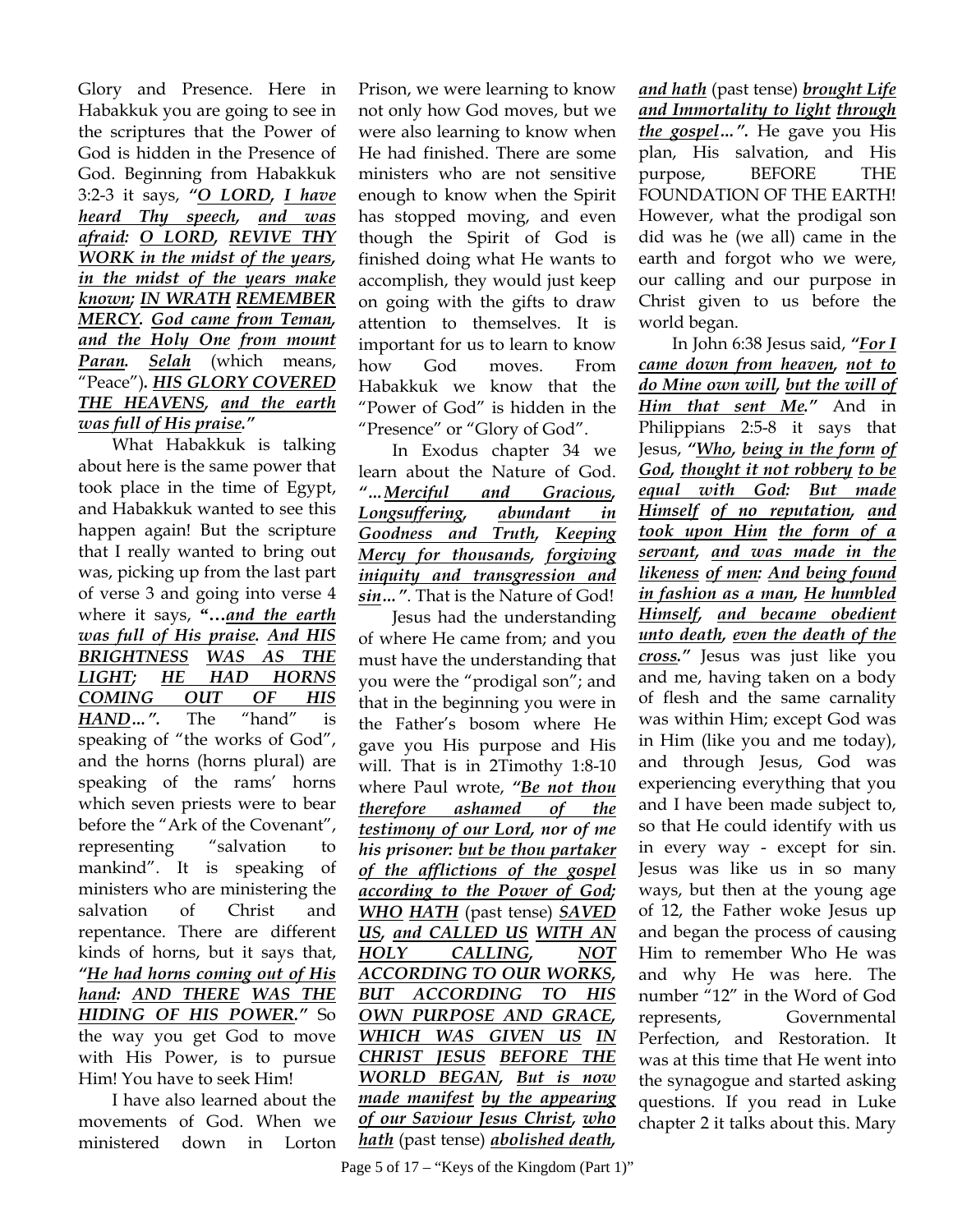and Joseph had been looking for Jesus for three days before finding Him there in the temple. It says in Luke 2:46-50, *"And it came to pass, that after three days they found Him in the temple, sitting in the midst of the doctors, both hearing them, and asking them questions. And all that heard Him were astonished at His understanding and answers. And when they* (His parents) *saw Him, they were amazed: and His mother said unto Him, Son, why hast Thou thus dealt with us? behold, Thy father and I have sought Thee sorrowing. And He said unto them, HOW IS IT THAT YE SOUGHT ME? WIST YE NOT THAT I MUST BE ABOUT MY FATHER'S BUSINESS? And they understood not the saying which He spake unto them."* His parents were pretty upset with Jesus, and when they found Him, they basically said, "Why did you do this? We have been looking for you for everywhere for three days now and were really upset that we didn't know where you were." Jesus' answer to them was, "Well, why were you looking for Me? Don't you understand that I am about My Father's business? Do you not know that I am here to do the will of My (Heavenly) Father?" But his parents didn't understand what He was trying to tell them.

Jesus was only twelve years old when He came into the understanding of Who He was and why He was here, and once He got it, He never forgot IT! The Father did not see fit to tell us what Jesus went through from the age of twelve until He reached maturity at the age thirty, and began His Ministry; but we know from Hebrews 5:8-

10 that, *"THOUGH HE WERE A SON, YET LEARNED HE OBEDIENCE BY THE THINGS WHICH HE SUFFERED; And BEING MADE PERFECT, HE BECAME the author of eternal salvation unto all them; Called of God an High Priest after the order of Melchisedec." "For it pleased the Father that in Him should all fullness dwell."* (Colossians 1:19). Jesus was just twelve when the Father woke Him up, so that means that you don't have to wait until you are fifty, or even sixty years old to get this understanding and walk in IT. It can even happen at the age of twelve. When God wakes you up and calls you to Himself, the Holy Spirit within you begins the process of bringing all things back to your remembrance to cause you to remember who you are in Him, and why you are here; but it is up you what you do with it. You can either allow the Father to deal with you as a Son, after the pattern that has been set before you in Jesus Christ; or you can rebel and go back into the world. You must either take responsibility and use what God has, and is giving you – or lose it!

Now, let's talk about the people in your family. If you have children, you have to understand that every time you make the right choice, you are affecting every individual around you. You are affecting your children! You are affecting your grandchildren! You are affecting your generations; and it is passed down from generation to generation. Every time you obey God, it affects every individual down your line. In this fellowship here (Lord of Life Ministries), every time someone here either

obeys, or disobeys the Lord, it affects the body of Christ here. We affect each other in the choices and the decisions we make every day! With that in mind, we must not only come to the understanding that we do not belong to ourselves, but also that we must be about the Father's business! I mean, Good Lord! Just think about what God could do with a people who are willing to grow up and not be like little children any more! This is exactly what God is looking for in this hour. A people that will *"…love the Lord thy God with all thy heart, with all thy soul, with all thy mind, and with all thy strength…"*, (Mark 12:30). A many-membered body of Sons made in the Image and after the Likeness of the First Son, our Lord Jesus Christ, because Romans 8:29 says, *"For whom He did foreknow* (before the foundation of the earth)*, He also did predestinate to be conformed to the Image of His Son, that He might be the firstborn among many brethren."*

Jesus had the understanding of where He came from, and I have brought this out for a reason. At the age of twelve Jesus began to wake up and understand who He was and why He was here. When you truly wake up to who you are in Christ, you also come to the same understanding that Paul did, and wrote in Galatians 2:20, that, *"I am crucified with Christ: nevertheless I live; yet not I, but Christ liveth in me: and the life which I now live in the flesh I live by the Faith of the Son of God, Who loved me, and gave Himself for me."* In other words, "It is not I who lives, because I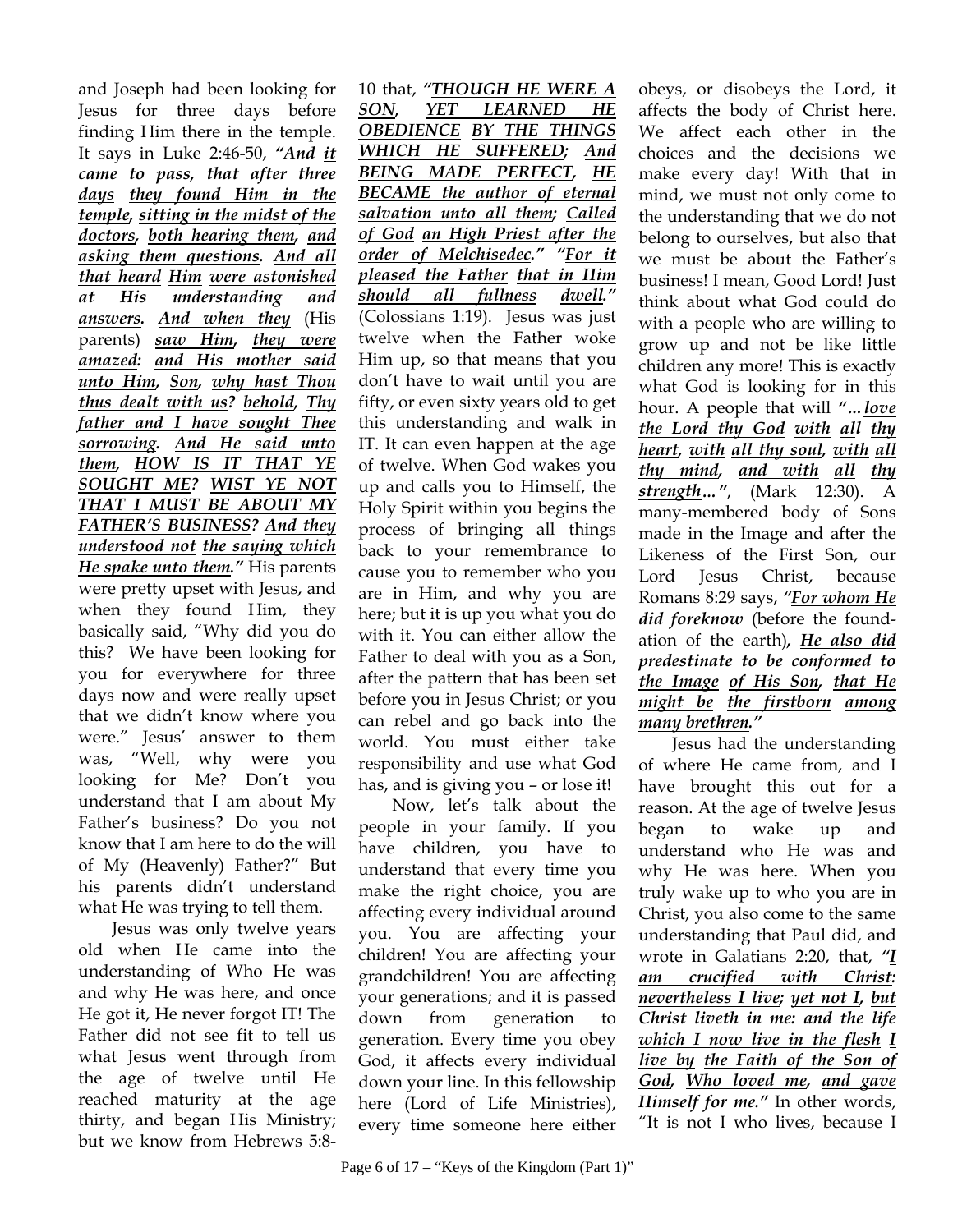(my self-will) was crucified with Christ. I don't live out this life any more; it is Christ who liveth in and through me." When every born-again believer comes to the understanding that Christ desires to live His life out through us, then everything in their mind will stop revolving around them, and their own problems.

It is never supposed to be about you or me, but there are times when we forget this. It is supposed to be about Jesus Christ having HIS WAY and living HIS LIFE out through you and me, but when we forget who we are and focus on ourselves and our problems, He cannot live and express Himself through us. Therefore, the more we lose sight of our self, the more we truly begin to walk in the understanding, **"It is not I who liveth**, **but it is Christ who liveth in me! I will let Him reign and govern my life today. I will cleave to Him in the choices and decisions that I have to make, and check things out with Him first; because I am tired of making the same mistakes over and over again. I am tired of everything going wrong and having to pay the price for all my wrong choices."** Do you understand what we saying here? It is about Christ having His way and living through us, not about us doing our own thing as we did in the world before the Father woke us up, and drew us to Himself! It's time to grow up and walk in the understanding of who we have been created to be; and to do the will of the Father who sent us!

**Jesus came to full maturity at the age of 30! Do you want to know why the fig tree obeyed** **Him? Do you want to know why the spirits obeyed him? Do you want to know why the storms and seas obeyed him? Do you want to know why death had to back up? Do you want to know why whatever He spoke to had to obey Him, except for people? That's right, not everything obeyed God!** He was despised and rejected by all mankind! You see, He created everything! He created the birds! He created the trees! He created the animals! He created the swine and understood about the unclean spirits that He sent into them. He knew where they came from, but He also knew that He hadn't gone to the cross yet to redeem and reconcile them! Jesus knew that if He allowed them to go into the swine that they would run into the sea (which represents humanity), and He also knew that in His time He would bring about a release.

Jesus had the understanding of what it would take place, because He created the seas, the wind, the sun, and the stars! He created the birds, and He created the fig tree, understanding fully that every thing that He created, He also owns! All creation understands this as well, except for man who unfortunately will not wake up to the fact that we do not belong to ourselves - we all belong to Him! Even so, God lets each of us go, because He wants us to love Him and obey Him because we choose to, and not because we have to! He doesn't want anyone to yield to Him without loving Him! And if you yield yourself to God, what are you really yielding to? You are yielding to Peace, to Love, to Joy, to Life, to Goodness, Kindness, Mercy, Gentleness, and

Compassion - and the more you yield to Him out of love, the more authority and anointing He gives to you! He is not going to entrust anything to the carnal man! He is not going to entrust to the fleshman, the Power that we are about to see come forth on the horizon. I mean, we see the Power of Christ being manifest now in different ways, but what I am talking about that is about to be revealed, is the Grand Finale that God has spoken to us of. It is something that the world has never seen.

It was a Grand Finale when Jesus came on the scene 2000 years ago, and the first thing He said was, *"Repent: for the Kingdom of Heaven is at hand."* (Matthew 4:16). In other words, "I have brought the Kingdom back. I have brought heaven back. I have brought the Garden of Eden back. I have brought the Keys of Heaven back!" He was saying, "I have brought everything back that God originally gave to man in the beginning. I have come to give it back to you."

The interesting thing back then was that Jesus understood the fig tree had to obey Him; just as the fig tree knew also understood that it had to obey Jesus. Why? Because the fig tree knew that Jesus had created it! The winds and the sea have a greater understanding than a lot of people do, because they understand and know that the Lord Jesus Christ (the Word of God) created them. Do you understand what I am saying here? Jesus understood who He was! He understood the authority that God gave to Him, and He only moved in that authority and unction because He was ONE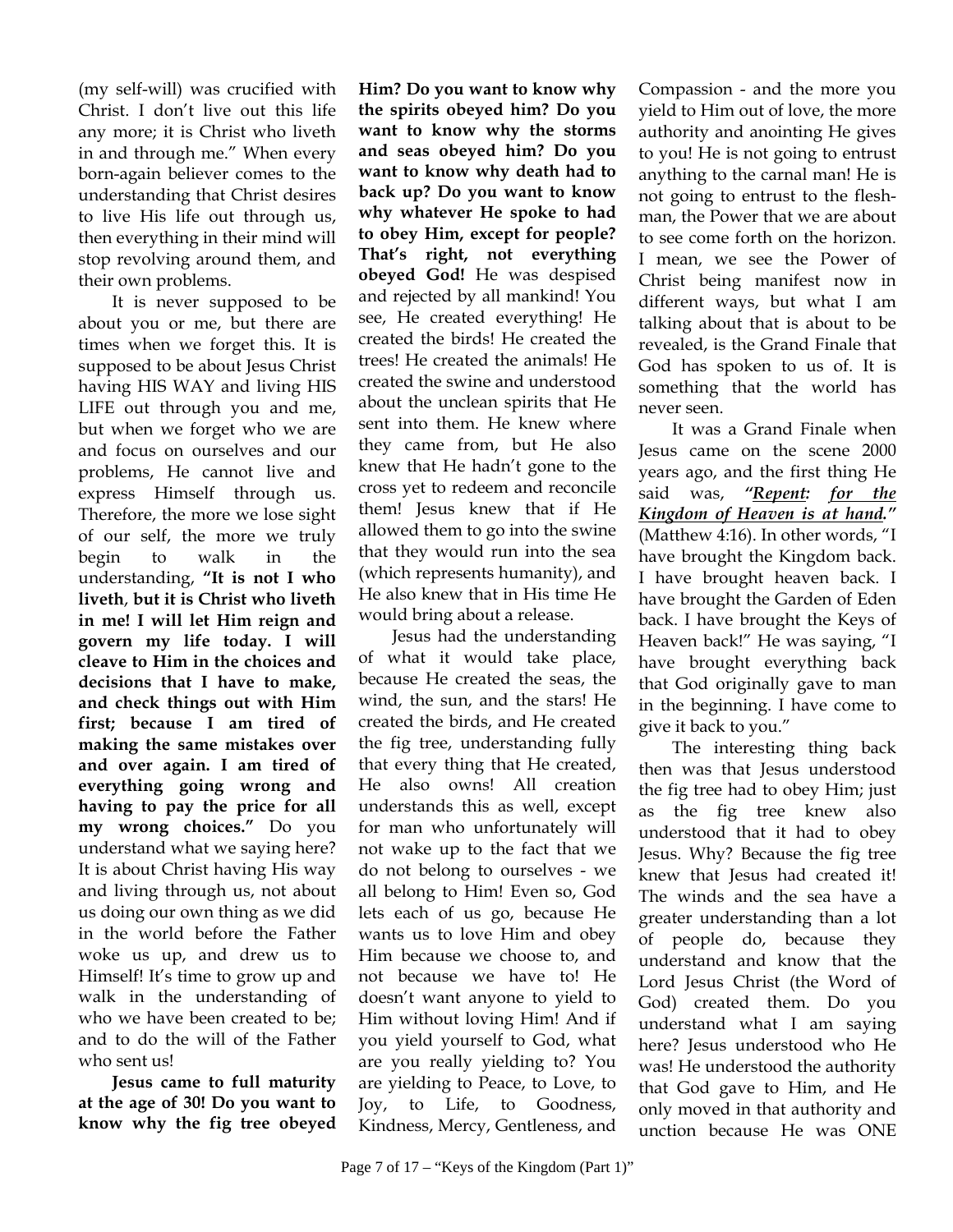with God. And if He was ONE with God, then it was really God in Him functioning and speaking and doing what He wanted to do through Him.

When Jesus looked at that fig tree, the fig tree had to do exactly what came out of Jesus' mouth, because the fig tree knew within itself, "That's my creator. He created me, so I have to obey His Words." This is what Jesus was trying to show the disciples with the fig tree. He was doing the same thing when they were out in the boat crossing the Sea of Galilee and a great storm arose. I know that you are familiar with this story. The disciples were full of fear and scared that they were all going to die, but because Jesus understood who He was and the authority He had, He remained in the Peace and Rest of God. In Mark 4:37-41 it says, *"And there arose a great storm of wind, and the waves beat into the ship, so that it was now full. And He was in the hinder part of the ship, asleep on a pillow: and they awake Him, and say unto Him, Master, carest Thou not that we perish? AND HE AROSE, AND REBUKED THE WIND, AND SAID UNTO THE SEA, PEACE, BE STILL. And THE WIND CEASED, AND THERE WAS A GREAT CALM. And He said unto them, WHY ARE YE SO FEARFUL? HOW IS IT THAT YE HAVE NO FAITH? And they feared exceedingly, and said one to another, What manner of man is this, that even the wind and the sea obey Him?"* The disciples were full of fear, just like all of us have been, and still are at times. We developed all these fears as a result of our walking through the course of this world for so many years, not knowing who we are in

Christ and what we have in Him. People today are so focused on their needs that they cannot see anything else. However, what the Lord was, and is trying to tell everyone today, is that if you can get beyond focusing on your own needs, then He will not only take care of your needs, He will also give you the Keys to show you how your needs can be met. But before He can give you these Keys, you will have to learn how to use them. In other words, you have to start learning how to use the Authority that is in Christ!

Getting back to the disciples in the boat - there they were getting tossed all over by the wind and the waves, scared that they were going to loose their lives, and there Jesus was, sleeping in the back of the boat without a care in the world. Well they were very upset with Him. When you think about it in the natural, how in the world could He sleep with all that was going on? The wind and the waves were tossing their boat around as if it were little toy. It said that, "…*the waves beat into the ship, so that it was now full…"*; everyone in the boat (including Jesus) would have been soaked from head to toe; and freezing cold - and still Jesus slept so peacefully and so soundly that the disciples had to wake Him up. The reason Jesus was able to sleep so soundly, was because He remained within the Rest of God the whole time.

I know that there have been times in your life when you were going through a problem that looked so big you could not see how you would ever get through it - and to the disciples, this was one of those times for them! This

Page 8 of  $17 -$  "Keys of the Kingdom (Part 1)"

really happened to them, and I want you to get what God is saying to us here. And for that reason I have to make this statement: EVERYTHING WAS CREATED OUT OF THE SUPERNATURAL! That means that everything in the natural realm (which is what you can see with your natural eyes), was actually created out of the supernatural. This also means that the supernatural is greater than the natural; and that the true reality (or what is actually real), is not the natural realm as we have grown up to believe in course of this world through our five senses and carnal mind; but in fact, the true reality is the supernatural (that which cannot be seen with the natural eye! Do you get what I am saying here? Because even with all that the disciples had seen Jesus do, and with all He had taught them up to that point – they still didn't get it! To some, they must see it before they will believe it; but God says that we are to *"…walk by Faith, not by sight* (the five senses)*."* This is why Jesus said to the disciples, *"Why are ye so fearful? HOW IS IT THAT YE HAVE NO FAITH?"*

In the middle of that great storm, all they could see was the natural realm crashing down upon them in that fishing boat. They were saying, "What's wrong with Him? We're about to die and He's asleep. I know that this is the reality of our situation, because I can see it with my eyes!" You see, they still had limitations. But why were they limited? For the same reason as we are. **We are still limited by our five senses, Saints!** Get a hold of that one, because far too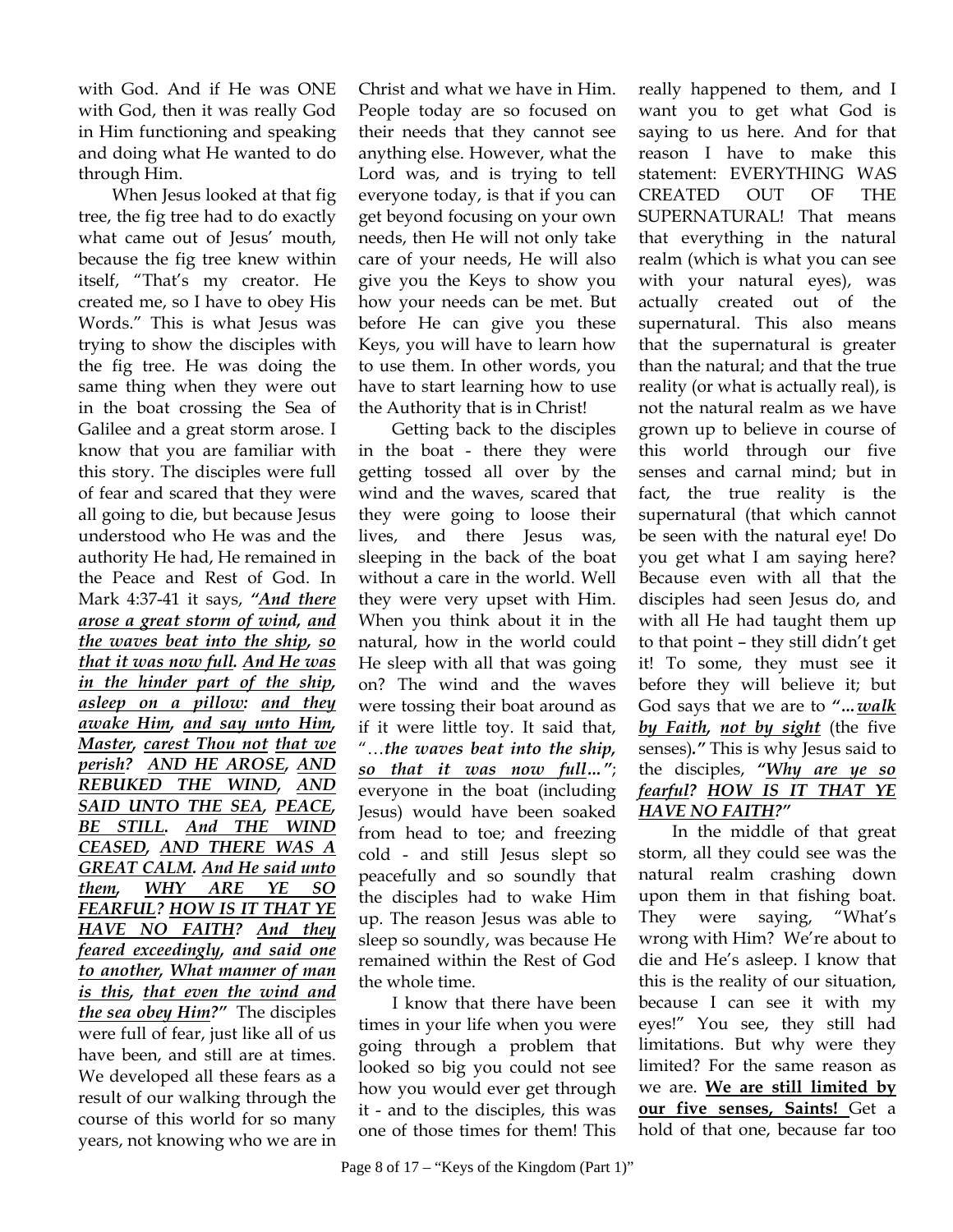often we are still looking at (or for) "the things which are seen", rather than focusing upon (or for) the things which are **NOT SEEN**! Why are we to WALK BY FAITH, and NOT BY (natural) SIGHT? Because, *"…FAITH IS THE SUBSTANCE of THINGS hoped for, THE EVIDENCE OF THINGS NOT SEEN."* (Hebrews 11:1).

There are times when I still look at the things which are seen, and then I could kick myself after the Lord shows me how I made a really silly decision all by myself. Do you understand what I am saying? Can you hear it? The disciples were limited by what they saw, but Jesus was not! The reason why Jesus wasn't limited by what He saw was because He lived in a Supernatural realm (the realm of the Spirit/invisible realm). The Supernatural realm is the real thing, and the real thing is not that which is seen in the natural. Come on, hear what we are saying.

The deeper I go in God, and the less I choose to go by what I see in the natural; choosing instead to walk in Faith rather that by what is seen; the more people come up to me and say, "Sometimes Joyce, you are just too far out there! You're weird Joyce! You're strange! You are a little crazy, Joyce!" But no I'm not! When a storm comes up, you need to go within where God is. And if God says for you to speak to the storm, then you need to speak to it. Jesus didn't speak to the storm until He heard from the Father within to do so, because He was ONE with the Father. He did not do anything except what the Father told him to do.

The reason why a lot of people will speak something "in

the name of Jesus", but then nothing happens, is because they didn't hear from the Father first! Another reason why nothing happens sometimes is because, "in the Name of Jesus" really means, "in the Nature of Jesus". There are also people that have the anointing of God upon there lives, but they do not have the Nature of God. Do you hear what I am saying? The reason why many people are suffering is because so many of God's people lack His Nature! So many people lack this understanding, and yet there are many ministers that want to keep the people where they are (in ignorance)! They do not tell people everything that they know and have learned in the Lord, because they want to lord it over the people and keep them guessing. They also do this because they are afraid that if the people were to come up to the level they are on, then they would lose them.

The disciples were afraid of Jesus at times, but He wanted to give the twelve He had chosen all that He had. He didn't want to hold anything back from them, but in order for them to understand what He was saying, and receive IT - Jesus had to take them aside. That's also the reason why God has to take us aside. To train us, to teach us, and to prepare us!

The Word that the Lord has been giving us in the last few weeks has been different. And yes, we are different and thought by some to be strange, because we are not like the organized church that is following after the church-order. But we are called, and patterned after the order of the Melchizedek priesthood! The

order of the Melchizedek priesthood is "GOD'S ORDER", and not "man's order" or the "church order". God has an order where **HE** sets the people. Therefore, those that He sets to watch over your soul deserve respect; and when they come to you, they will come to you with a Shepherd's heart and a gentleness of heart. When they do, know that HE is trying to say something to you.

I think sometimes God's sons have gotten too big for their britches and think that they don't need anybody. But we do need each other! We have too much knowledge, and too much revelation - so the Lord has to humble us.

Jesus knew who He was, and when He stood up in that boat even the wind knew who He was. "I own you." He owned the wind. What I am trying to portray to you, is the fact that Jesus is in you! He is in you, and He still owns the wind. If He tells you to rebuke the wind, you rebuke it! If he tells you to speak to the mountain, you speak to it! The winds and the sea knew that they had to bow down to Him, and the Lord Jesus Christ is in you. Do you see what I am saying?

All creation will come into total submission and obedience to Christ. He will subdue all things unto Himself once again through a process, and that is what He is doing now. No matter how many ages it takes, every individual will have to bow down and be subdued in Christ. And what the Father is saying is, "It is better to do it now, because if you don't do it now, you might have to go thousands of years tormented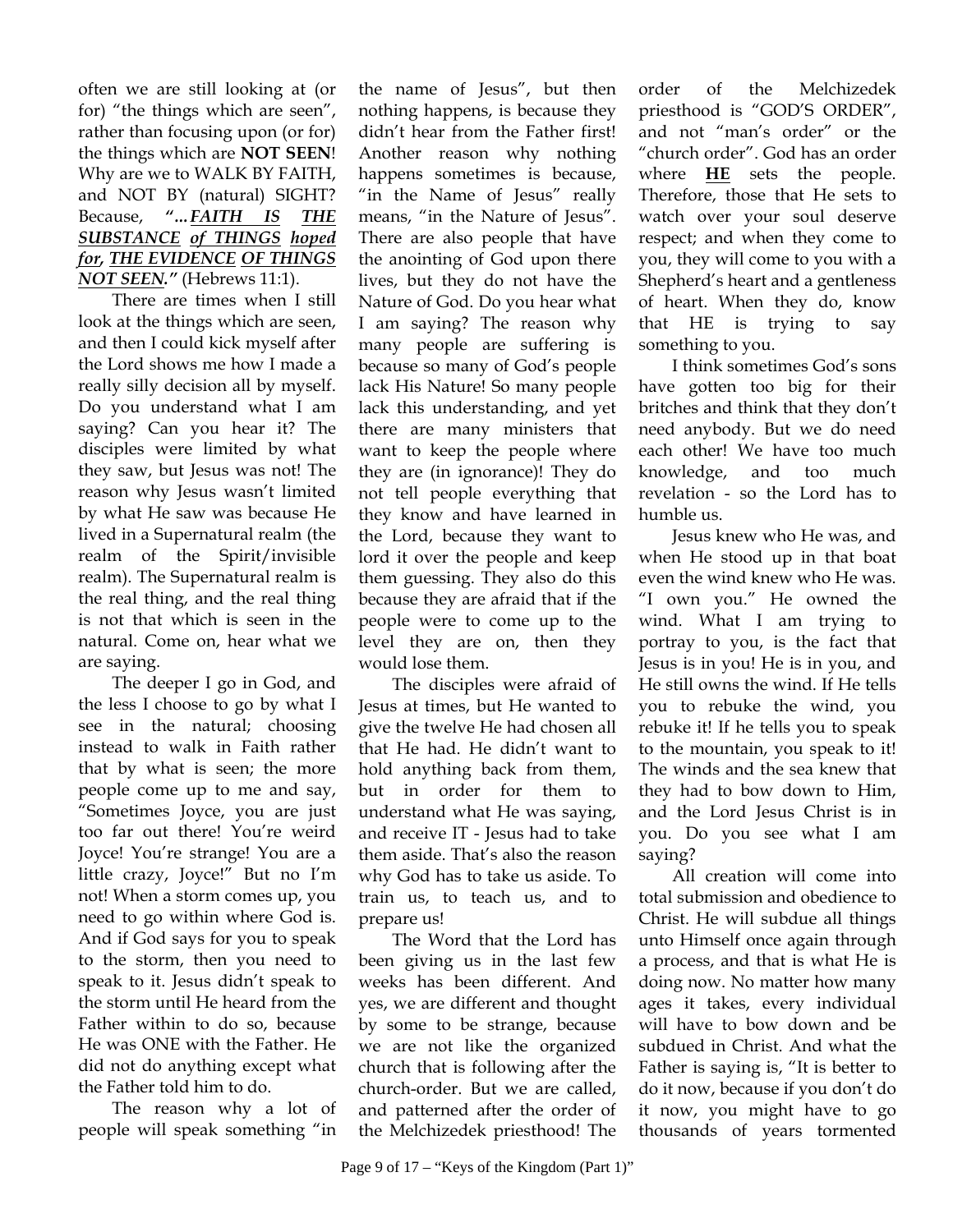with the same thoughts; tormented with the same ideals; tormented, and yet your spirit is saved." You are always saved in Christ. I am not talking about losing your salvation, here. That is not what I am talking about. I am talking about, not being able to enter in to the full First Resurrection of Christ. That's what I am talking about, because those who do not enter into the First Resurrection of Christ now, will have to wait a thousand years! That is in Revelations chapter 20. In verses 4-6 it says, *"And I saw thrones, and they sat upon them, and judgment was given unto them: and I saw the souls of them that were beheaded for the witness of Jesus, and for the Word of God, and which had not worshipped the beast, neither his image, neither had received his mark upon their foreheads, or in their hands; AND THEY LIVED AND REIGNED WITH CHRIST A THOUSAND YEARS. BUT THE REST OF THE DEAD LIVED NOT AGAIN UNTIL THE THOUSAND YEARS WERE FINISHED. THIS IS THE FIRST RESURRECTION. Blessed and holy is he that hath part in the first resurrection: on such the second death hath no power, but they shall be priests of God and of Christ, and shall be priests of God and of Christ, and shall reign with Him a thousand years."* In the Amplified Bible, verses 5-6 reads as, *"The remainder of the dead were not restored to life again until the thousand years were completed. This is the first resurrection. Blessed (happy, to be envied) and holy (spiritually whole, of unimpaired innocence and proved virtue) is the person who takes part (shares) in the first* 

*resurrection! Over them the second death exerts no power or authority, but they shall be ministers of God and of Christ (the Messiah), and they shall rule along with Him a thousand years."* Those that do not enter into the First Resurrection of Christ will have to be cast into the Lake of Fire, which is God Himself, because *"…our God is a consuming fire."* (Hebrews 12:29). Why? Because they would not let God consume out of them those things that offend the Kingdom of God, while they were still here on this side. Either you allow God to deal with you and go through the fire on this side, or miss out on the first resurrection, and go through the fire on the other side. The choice is up to you.

Revelations 21:7-8 says, *"He that overcometh shall inherit all things; and I will be his God, and he shall be My son. But the fearful, and unbelieving, and the abominable, and murderers, and whoremongers, and sorcerers, and idolaters, and all liars, shall have their part in the lake which burneth with fire and brimstone: which is the second death."* He that Overcometh by the Blood of the Lamb, and by allowing God to deal with them now, will inherit ALL THINGS. God also says that they will be His Son. However, those that refuse to let God deal with them on this side (in the natural), will have to go by the way of the grave, and God will have to judge/correct and them on the other side through the Lake of Fire. In Revelations 20:14 the "Lake of Fire" is called "the second death." It is the process through which God will finally bring them to the end of themselves (their self-will). It is

called "the second death", because they have had to experience death both on this side and on the other side before coming to the place in their life where they recognize Jesus Christ as Lord.

You can read Revelations chapters 20 and 21 for yourself. There, it talks about the first resurrection, as well as the second death. It also tells you about who will enter into the first resurrection, saying that it is a people who are willing to have their "souls" "beheaded". Many years ago, when I first read that scripture, I thought God was saying that He had to cut off our heads. I thought, "Lord! That's pretty bad! Everybody is going around with no head on!" But later God had me read it again, and then I saw what He was really saying. It says *"***…***and I saw the SOULS of them that were beheaded for the witness of Jesus, and for the Word of God,…".* It was their "soul" that was beheaded, not their body! Now I understand, because the more you yield to Him, the more your soul is dying (to the selfwill); and the more you lose your soul, the more you are truly gaining in Christ! You are gaining all things which are eternal, and that is what the Father wants you to do. It says in Matthew 16:24-26, *"Then said Jesus unto his disciples, If any man will come after Me, let him deny himself, and take up his cross, and follow Me. For whosoever will save his life shall lose it: and whosoever will lose his life for My sake shall find it. For what is a man profited, if he shall gain the whole world, and lose his own soul? or what shall a man give in*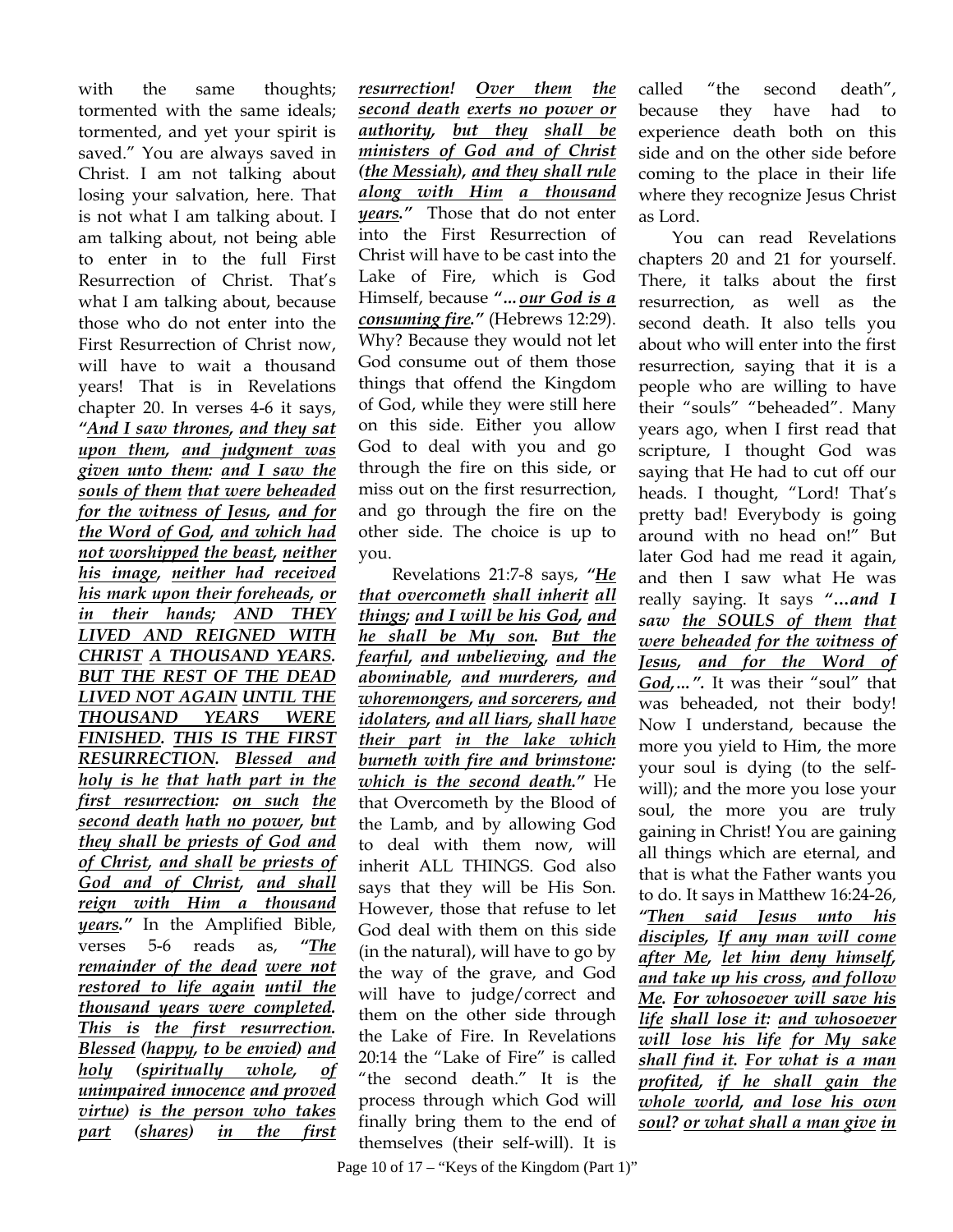*exchange for his soul?"* Isn't God interesting?

The wind had to obey Jesus because the wind knew, "That's my owner." The wind says, "He created me, so I am going to have to bow down." The seas had to calm when He said, *"Peace, be still"*, because it was the Creator speaking, and the seas knew who the Creator was. That was the reason why they bowed down to Him. Are you catching on? I get so excited when we see these things; but these are things that we all need to apply in our lives.

I want to take you to Psalms 115:15-18 because I want you to see something there. In the NIV Bible, it says, *"May you be blessed by the LORD, the Maker of heaven and earth. The highest heavens belong to the LORD, BUT THE EARTH HE HAS GIVEN TO MAN. The dead praise not the LORD* (because they have not bowed down and recognized them as both their Creator and Lord of their lives)*, neither any that go down into*  **silence** (those that have gone by the way of the grave)*. But WE WILL BLESS THE LORD FROM THIS TIME FORTH AND FOR EVERMORE* (for eternity)*. Praise the LORD."* Understand that everything belongs to Him, but here just as in Genesis 1:26-30, it is saying that God has given you the world! You need to underline, *"…but the earth He has given to man."* Remember that!

In 1Corinthians chapter 6, Paul was trying to correct the brethren regarding how they were handling differences between one another. Christians were taking other Christians to the court, rather than dealing with each other and settling their

differences as God would have them to do. 1Corinthians 6:1-3 (Amplified Bible) says, *"Does any of you dare, when he has a matter of complaint against another [brother], to go to law before unrighteous men [men neither upright nor right with God, laying it before them] instead of before the saints (the people of God)? DO YOU NOT KNOW THAT THE SAINTS (THE BELIEVERS) WILL JUDGE AND GOVERN THE WORLD? And if the world [itself] is to be judged and ruled by you, are you unworthy and incompetent to try [such petty matters] of the smallest courts of justice? DO YOU NOT KNOW ALSO THAT WE [Christians] ARE TO JUDGE THE [[very] ANGELS AND PRONOUNCE OPINION BETWEEN RIGHT AND WRONG [for them]? HOW MUCH MORE THEN [as to] MATTERS PERTAINING TO THIS WORLD AND OF THIS LIFE ONLY!"* In other words, "What is the matter with you people? Don't you understand that the saints of the Most High God will judge the world?" Now I'm going to say that again, because some of you know this and some do not. The Word says that, "the Saints will judge and govern the world." He was saying, "Why are you bickering among yourselves, and then when you can't come to an agreement take each other to the courts of this world, where carnal people will judge and govern what shall be done, instead of turning to the Saints whom God has given the mind of Christ, His Word, Spirit, and Authority to bring forth a Righteous Judgment and correct the matter (bring change) in the Peace and Love!"

Come on, hear what I am saying! God has given the Saints the authority to judge the world, but we still want God to do everything! We want God to bring change in the world, and in our situations; but He waiting on us, and not moving! Instead, He is saying, "I have already given you the Authority and the Power to do something about it!"

That being said, why do you think that the darkness has increased? Why do you think the drugs have increased? Why do you think all this has happened? Because the kingdom of darkness knows that as long as it keeps the body of Christ, the church, and God's Sons ignorant of what God has given to all of us, then creation, and even God's own people will remain in the bondage of corruption, rather than arise in the glorious liberty of the Kingdom of God! The kingdom of darkness also knows that if each one of us understood our source and what we have in Christ, and that if we began to use the keys that God has given us - it would bring about Peace on earth. But even with all that the kingdom of darkness is trying to do to keep God's people in ignorance and to create division everywhere you look, we know that Jesus will come again because He is the Prince of Peace Who will not only bring Peace to the whole world, He will also cut the wicked off from the earth!

Psalms 24:1 says, *"…The earth is the LORD'S, and the fulness thereof; the world, and they that dwell therein."* David is saying that not only does the earth and everything in it belong to the Lord - every individual belongs to Him as well!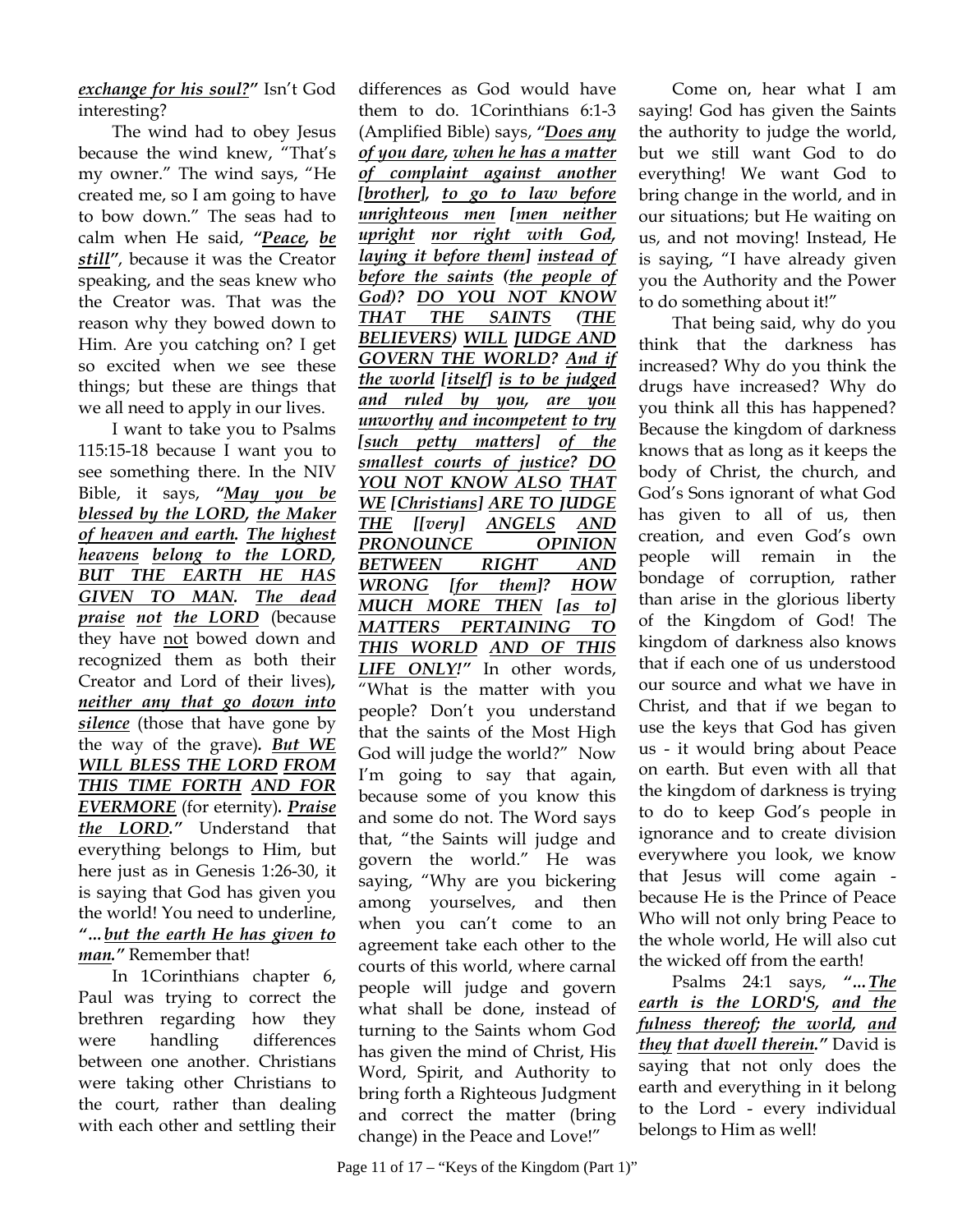Now I want you to pay attention here, because you really need to get this. When God gave the Keys to Peter (and we'll go into this in greater detail in "Keys of the Kingdom – Part 2"), Peter didn't go around telling everybody that he had the Keys. He didn't go around saying, "Hey, everybody! Look at me, I am an apostle! I've got the authority!" However, as you read what he wrote and taught, you can clearly see that he was teaching about the Keys of the Kingdom. He taught certain Keys to the body of Christ, but there were also certain Keys that only the apostles had. In like manner, there are certain Keys that only the ones whom God selects will have, because God chooses certain individuals in the Kingdom of God to play very specific roles in His overall plan, and sets them in the body as it pleases Him. There are also different levels of Authority in Christ.

We want to get back to looking at Jesus, to show you how He brought about "Multiplication". In John 6:1-13 it says that, *"After these things Jesus went over the sea of Galilee, which is the sea of Tiberias. And a great multitude followed Him, because they saw His miracles which He did on them that were diseased. And Jesus went up into a mountain, and there He sat with His disciples. And the Passover, a feast of the Jews, was nigh. When Jesus then lifted up His eyes, and saw a great company come unto Him, He saith unto Philip, Whence shall we buy bread, that these may eat? And this He said to prove him: for He Himself knew what he would do. Philip* 

*answered Him, Two hundred pennyworth of bread is not sufficient for them, that every one of them may take a little. One of His disciples, Andrew, Simon Peter's brother, saith unto Him, There is a lad here, which hath five barley loaves, and two small fishes: but what are they among so many? And Jesus said, Make the men sit down. Now there was much grass in the place. So the men sat down, in number about five thousand. And Jesus took the loaves; and when He had given thanks, He distributed to the disciples, and the disciples to them that were set down; and likewise of the fishes as much as they would. When they were filled, He said unto His disciples, Gather up the fragments that remain, that nothing be lost. Therefore they gathered them together, and filled twelve baskets with the fragments of the five barley loaves, which remained over and above unto them that had eaten."* Multitudes of people followed Jesus into the desert and then waited for Him to come down from the mountain that they might hear Him. When He came down from the mountain it said in the gospels of Matthew, Mark, and Luke that, He *"…was moved with compassion toward them, because they were as sheep not having a shepherd: and He began to teach them many things"*, *"…and He healed their sick."* Back then they only counted the men, because the women and children were not considered important or equal to men. They were always looked at as being lower or inferior to men. But now because Jesus has gone to the cross, there is neither male nor female in the Kingdom of God.

Galatians 3:27-29 says, *"For as many of you as have been baptized into Christ have put on Christ. There is neither Jew nor Greek, there is neither bond nor free, THERE IS NEITHER MALE NOR FEMALE: FOR YE ARE ALL ONE IN CHRIST JESUS. AND IF YE BE CHRIST'S, THEN YE ARE ABRAHAM'S SEED, AND HEIRS ACCORDING TO THE PROMISE."* That being said, a woman can also be a Son in Christ.

So how did Jesus multiply? In Matthew 14:19, Mark 6:41, and in Luke 9:16 it says that, *"…He took the five loaves and the two fishes, AND LOOKING INTO HEAVEN, HE BLESSED THEM, AND BRAKE, AND GAVE to the disciples to set before the multitude."* He looked into heaven, because there is a storehouse in the Kingdom of God, and the storehouse is a full supply. One thing that God has taught me is that if I need anything, **I am not to look to people to meet my need. Unless if there is someone that God tells you to go to, you are only to look to Him!** So if I have a need, the first One I go to is my Heavenly Father. I do not go to, or look to any person. I go to the Almighty God, because I know that in His Kingdom is a full supply! I know that He has a storehouse, and that whatever I need is in that storehouse! Therefore, one Key is the "Key of Prayer." Lord, have Mercy!

The first thing Jesus did after taking the loaves and fishes was He looked into Heaven (He looked to the Father). Then in Matthew, Mark, and Luke it says, *"…He BLESSED them…"*. In John it says, *"…and when He had GIVEN THANKS…"*. Isn't that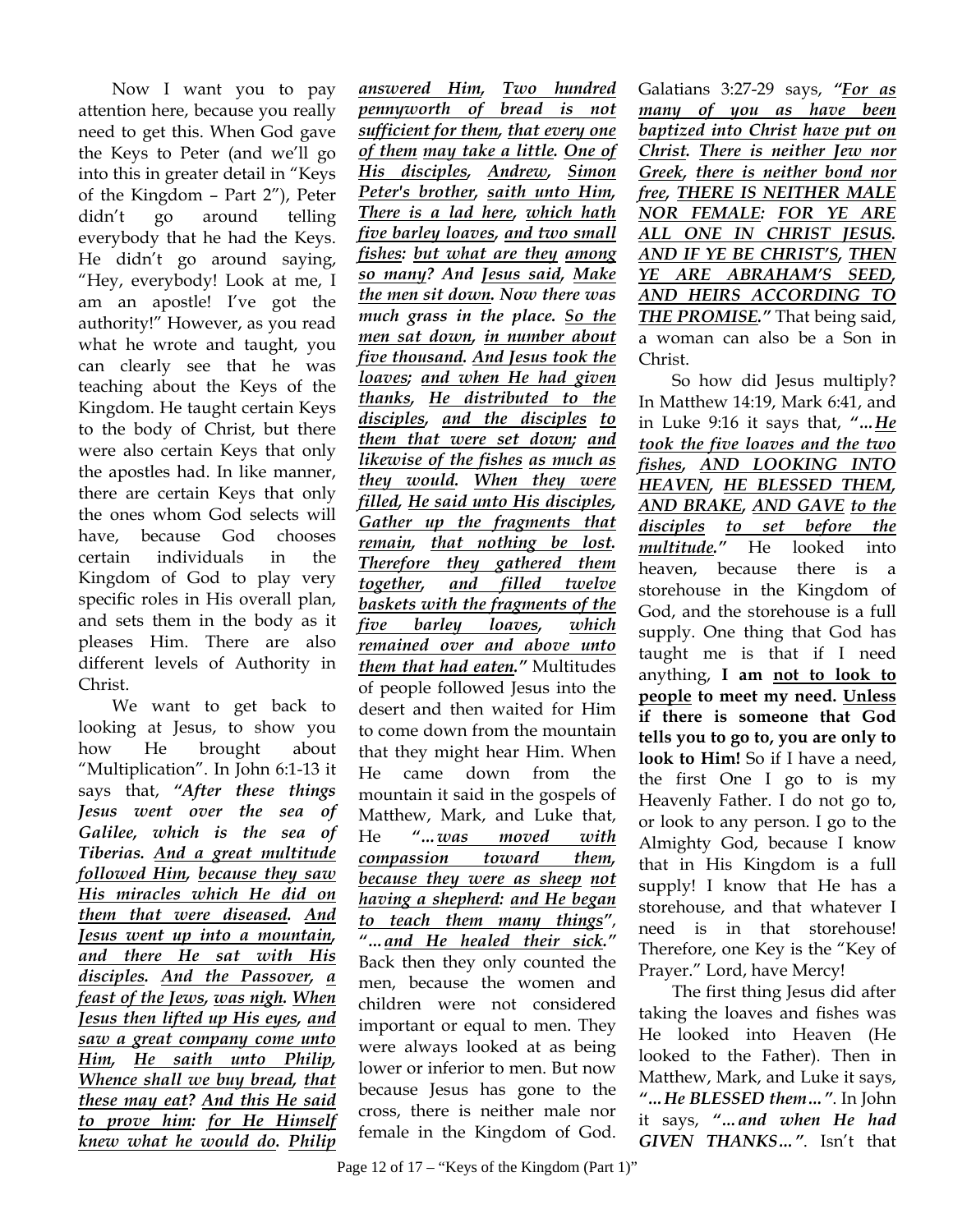interesting? So once again, what did Jesus have to do? He had to look to Heaven. Why did He have to look to Heaven? Because Jesus understood that all Spiritual Blessings are in heavenly places in Christ! Ephesians 1:3 says, *"Blessed be the God and Father of our Lord Jesus Christ, Who hath* (past tense) *blessed us with ALL SPIRITUAL BLESSINGS IN HEAVENLY PLACES IN CHRIST"*. Jesus knew that He couldn't get the blessing unless He looked into Heaven, because He knew that the Almighty Father holds the supply. Therefore one key that can bring "Multiplication" is the "Key of Prayer".

I get excited just thinking about it. Jesus took five loaves of bread and two small fishes, looked up into Heaven, Blessed them and gave thanks to the Father, multiplied them, and then what did He do? It says that He then, *"…GAVE THEM to the disciples to set before the multitude. AND THEY DID EAT, AND WERE ALL FILLED."* Can you picture 5,000 men plus all the women and children that were there as well; and not only did every one of them eat, but it said that THEY WERE ALL FILLED! And Jesus didn't stop there. No He didn't. It says, *"When they were filled, He said unto His disciples, Gather up the fragments that remain, that nothing be lost. Therefore they gathered them together, and filled twelve baskets with the fragments of the five barley loaves, which remained over and above unto them that had eaten."* Now why did Jesus do all of this? Because He wanted them to see how His Heavenly Father operates, and that He has a

storehouse that can keep on multiplying to meet not only their (the disciple's) needs, but also the needs of every one of those people that had followed Him there. Jesus knew that not one person would be left out and go hungry. He knew that all of their needs would be met from the storehouse of the Father. Jesus understood this, but He was trying to bring His disciples into this same understanding.

John 6:11 says, *"And Jesus took the loaves; and WHEN HE HAD GIVEN THANKS, He distributed to the disciples, and the disciples to them that were set down; and likewise of the fishes as much as they would."*  We understand that one of the Keys that God has given us to bring change is "Prayer", and in every situation that we find ourselves in, **"Praise" is the highest form of prayer that we can give to our Heavenly Father, because we are choosing to thank Him and Praise Him beforehand - before our need is met or our prayer is answered!**

Let me tell you, some people are going to have to start learning how to use these keys, because it is getting to the point where you cannot even go out to eat any more without getting sick. It has gotten to the point where almost every time you turn on the news you hear of cantaloupes, spinach, or some other kind of food causing people to become sick, and/or even killing people. This is just another reason why God's Sons need to arise and take their positions in Him. **We need to grow up in the understanding of how to use the Keys of the Kingdom, because these Keys are not given for you; they are given for the benefit of others!**

God doesn't give you His Authority for yourself or for you to lord over others. He gives IT to you to use for the good and benefit of others, and as you use the Power and Authority He has given you in Christ, then whatever you have need of, God will fulfill and meet that need.

It is about laying your life down for others. It is about coming together for meetings, and forgetting about your self. You need to lose sight of your self, and say, "God, use me! Let Your Power and Your Authority flow out of me to mankind and to creation! Touch that lonely person that is out there on the street. Lord, I know that I do not have to physically go out there on the street for You to touch him through me, because I know that all I have to do is let You intercede through me. You are the High Priest inside of me, and I know that You can touch whomever You want to touch, anywhere in the world, by just allowing You to intercede through me!" You might say, "But, I want to know what He is doing. I want to know who He is helping." But why is it that you need to know? The only one who truly needs to know is God; because if He did tell you everything, you would just get the big head!

Even before Jesus came on the scene, back in the Old Testament Elijah had an understanding of how God operates. Back then there was a great famine in the land; and at the beginning of it God sent Elijah to live by a brook so that he would have water, and He had ravens bring Elijah bread and flesh (meat) each morning and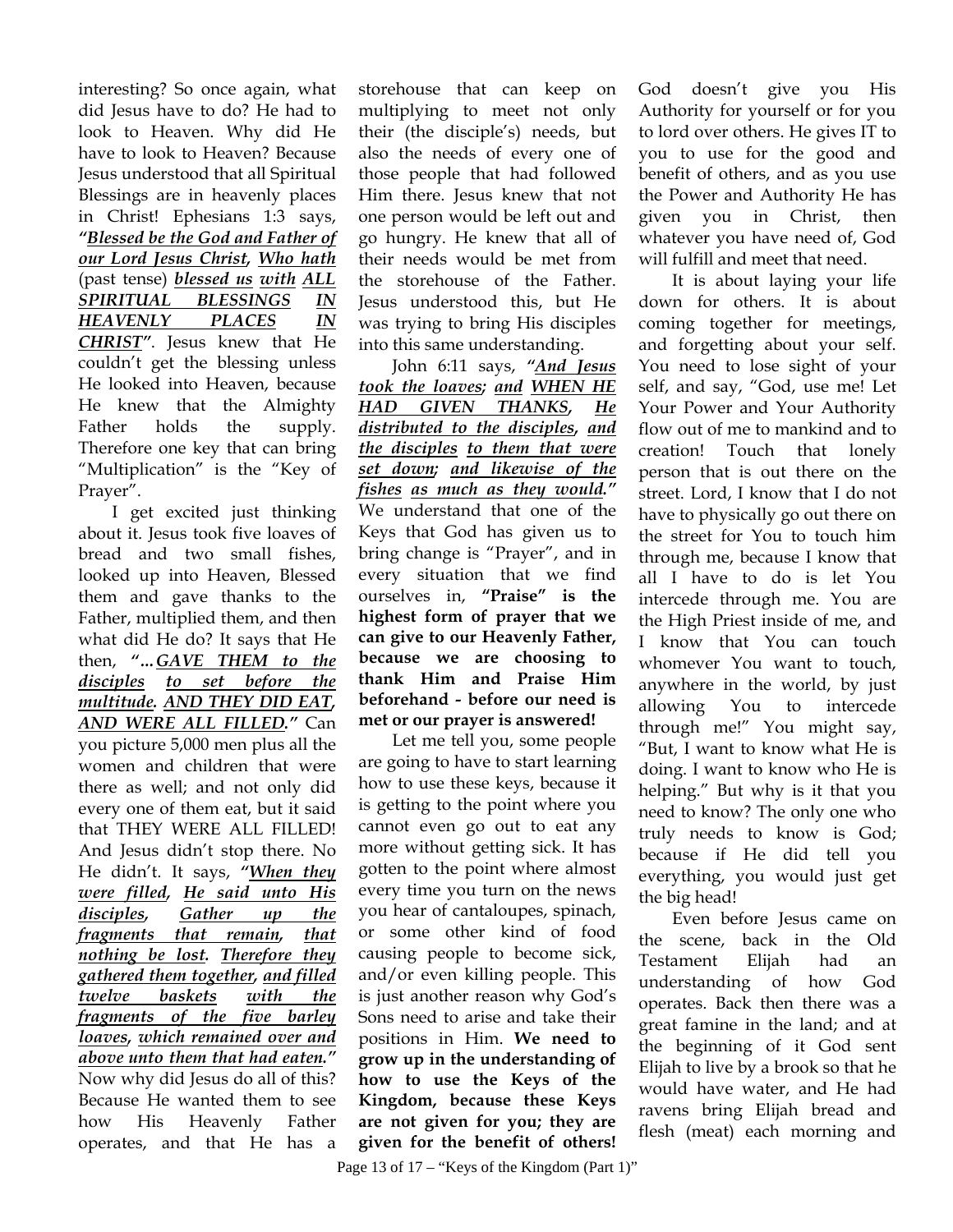night. In time though, God caused the brook to dry up and He stopped sending the ravens. Even Elijah didn't have any food to eat. So what did God do? You would think that God would have sent Elijah to a rich person who had plenty. But no, not God! He sent Elijah (who had no food) to a woman that only a handful of meal and a little oil; and she was about to make one final meal for her and her son, believing that soon after they would starve to death. You know the story, but I need to get a few points across here. In 1Kings chapter 17, God told Elijah that he was to go to Zarephath, and that He had commanded a widow woman there to feed and take care of him.

Now can you imagine what would have happened if Elijah had not submitted to God? But like you and me, God did not give Elijah His Power and Authority for Elijah's own benefit. He gave IT to him to benefit others. God knew the need of the widow woman and her son, and He also knew what it would take to get Elijah to move out of his comfort zone and look upon the needs of others again. So God caused the brook to dry up, and He stopped sending the ravens to Elijah. Then 1Kings 17:9, God said to him, *"Arise, get thee to Zarephath, which belongeth to Zidon, and dwell there: behold, I have commanded a widow woman there to sustain thee."* 

Notice that in sending Elijah to the widow woman, God said that He had commanded her to **"sustain"** him. There is a principle I want to get across here, and a couple of things I want you to see. In verses 10-12 it

says, *"So he arose and went to Zarephath. And when he came to the gate of the city, behold, the widow woman was there gathering of sticks: and he called to her, and said, Fetch me, I pray thee, a little water in a vessel, that I may drink. And as she was going to fetch it, he called to her, and said, Bring me, I pray thee, a morsel of bread in thine hand. And she said, As the LORD thy God liveth, I have not a cake, but an handful of meal in a barrel, and a little oil in a cruse: and, behold, I am gathering two sticks, that I may go in and dress it for me and my son, that we may eat it, and die."*

The widow woman was focusing on self-preservation. Self-preservation means that you automatically think about yourself. In that state of mind there is no way you are going to give your last bite of food to someone you don't even know, when you have a son that you love more than God!

But Elijah did something different from Jesus to bring about multiplication here. In 1Kings 17:13, *"…Elijah said unto her, FEAR NOT…"*, because that's what's wrong with people. A new situation or problem comes along, and they become full of fear. All they can see is their circumstances, and sometimes they get into such a state of mind that they even prepare to die. However, when Elijah recognized where this woman was at **(***"…for out of the abundance of the heart the mouth speaketh."* (Matthew 12:34), that she was full of fear and that she was without hope for her and her son beyond this last little meal, the first thing that Elijah said to her was, *"Fear not; go and do as* 

*thou hast said…".* In other words, "Go ahead and make your bread. Continuing on in verses 13-14, he says, *"…BUT MAKE ME thereof a little cake FIRST, AND BRING IT UNTO ME, AND AFTER make for thee and for thy son. For thus saith the LORD God of Israel, The barrel of meal shall not waste, neither shall the cruse of oil fail, until the day that the LORD sendeth rain upon the earth."* Are you getting my point? Initially, she only had enough meal to make one small cake, and had she eaten it and not given it to Elijah, it never would have multiplied!

Luke 6:38 says, *"GIVE, AND IT SHALL BE GIVEN UNTO YOU; good measure, pressed down, and shaken together, and running over, shall men give into your bosom. FOR WITH THE SAME MEASURE THAT YOU METE WITHAL IT SHALL BE MEASURED TO YOU AGAIN."* In other words, "Hold on to it, and you will get nothing!" However, every time you give, you are multiplying! Do you understand that? Even when you are broke and have next to nothing - to operate this Key, you must **FIRST** *"GIVE"*!

In Mark 12:41-44 it says, *"And Jesus sat over against the treasury, and beheld how the people cast money into the treasury: and many that were rich cast in much. And there came a certain poor widow, and she threw in two mites, which make a farthing. And He called unto Him His disciples, and saith unto them, Verily I say unto you, That this poor widow hath cast more in, than all they which have cast into the treasury: For all they did cast in of their abundance; BUT SHE OF HER WANT DID CAST*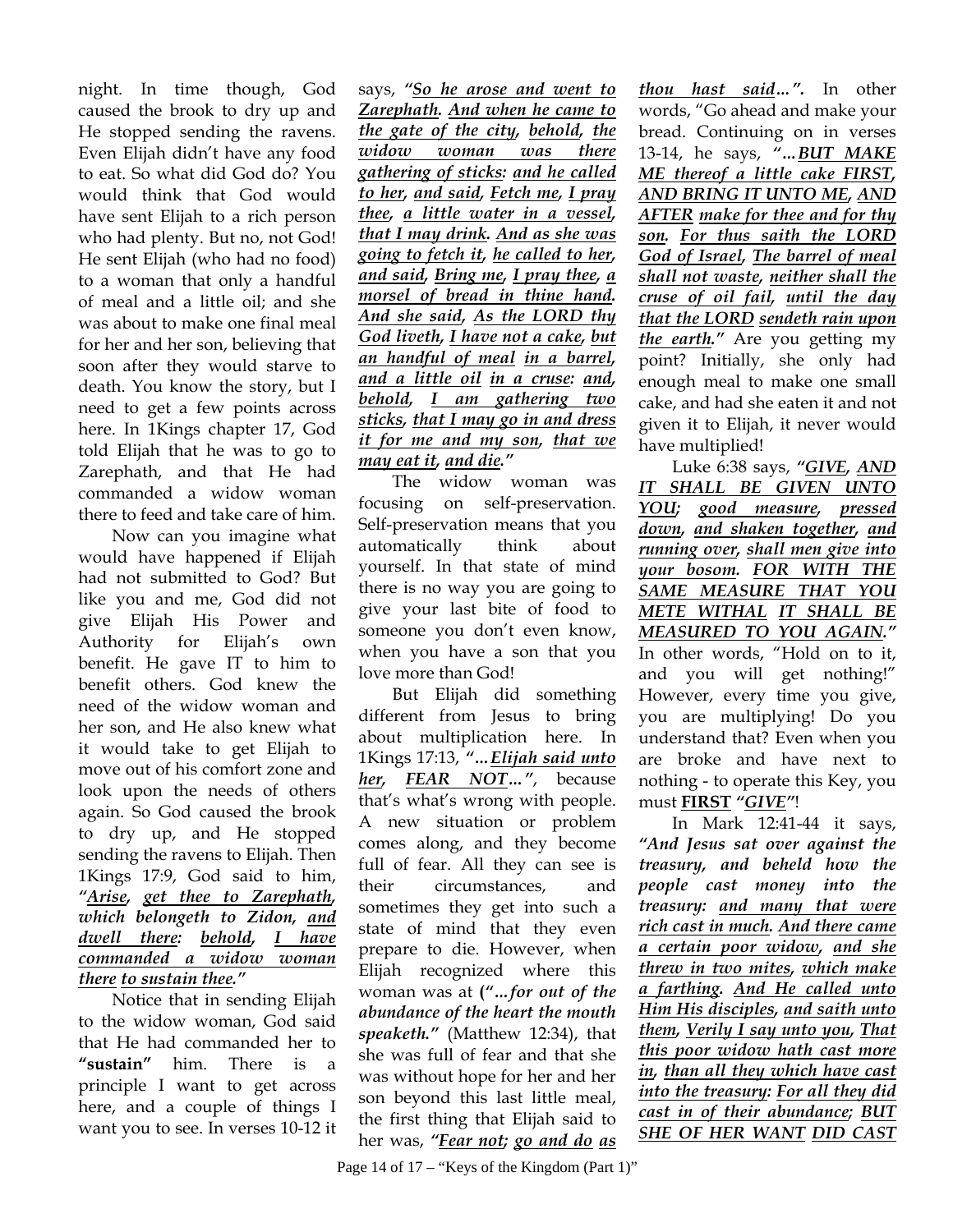*IN ALL THAT SHE HAD, EVEN ALL HER LIVING."* Jesus said that this woman had given more than anyone else, because she gave all that she had. She had next to nothing, and rather than hold on to the last little bit that she had to keep her alive, He said that, *"…SHE OF HER WANT cast in all that she had, EVEN ALL HER LIVING."* She held nothing back, and out of her "want" (need), she gave all that she had (leaving her with nothing in the eyes of man); but God looked at her heart and saw a treasure! In FAITH she gave all she had, and by God's own Word spoken through Jesus, with the same measure that she gave, Jesus was declaring that it would be MULTIPLIED and come back to her again. Lord, have mercy!

When people choose not to give, and instead try to hold on to what they have, they are not only not multiplying, but Jesus said that, *"…whosoever will save his life shall lose it: but whosoever will lose his life for My sake, the same shall save it."* (Matthew 16:25). In Matthew chapter 25 Jesus also spoke about the parable where the man gave 5 talents to one servant, 2 talents to another, and 1 talent to yet a third servant to take care of until he returns. As you are aware, both of the first two servants doubled what their lord had given them, for which he made them ruler of even more. But the third servant, out of fear - buried what he was given. When his lord heard what the third servant had done, he was furious with him! He then took away the talent that servant was given and gave it to the first servant, saying in Matthew 25:29, *"For unto every one that hath*

*shall be given, and he shall have abundance: but from him that hath not shall be taken away even that which he hath."* Jesus also went on in the next number of verses to talk about when He returns, and how He will separate the sheep from the goats, saying to His sheep, *"…Come, ye Blessed of My Father, inherit the Kingdom prepared for you from the foundation of the world…Verily I say unto you, Inasmuch as ye have done it unto one of the least of these My brethren, ye have done it unto Me."* He was talking about the "Key of Blessing and Giving" to others first, and then afterwards enjoying what comes back to you. The goats lose everything, but His sheep inherit His Kingdom and Eternal Life.

In the case of the widow woman, because she blessed Elijah first, she was able to enjoy the leftovers. Because she gave first to Elijah, she and her son had food the whole time. *"…Elijah said unto her, FEAR NOT; go and do as thou hast said: BUT MAKE ME THEREOF A LITTLE CAKE FIRST, AND BRING IT UNTO ME, and after make for thee and for thy son. For thus saith the LORD God of Israel, The barrel of meal shall not waste, neither shall the cruse of oil fail, until the day that the LORD sendeth rain upon the earth. AND SHE WENT AND DID ACCORDING TO THE SAYING OF ELIJAH: and she, and he, and her house, did eat many days. And the barrel of meal wasted not, neither did the cruse of oil fail, according to the Word of the LORD, which He spake by Elijah."* (1Kings 17:13-16). Elijah was telling her that God was making a covenant with her, and if she gave to Elijah

first, then no matter how many times she would go into that barrel to bring out meal or pour oil out from the cruise, she would not run out, because God would cause them to keep multiplying back to her until He caused it to rain again.

God wants you to know that every time you use the "Key of Blessing and Giving" and give to someone else, it is going to keep multiplying. Why? Because it also causes the "Key of Multiplication" to take affect.

In Matthew 4:19 Jesus said, *"…Follow Me, and I will make you fishers of men."* Blessing and giving to others is another way to catch fish in the Kingdom of God, because you have to have the right bait. However, in order to be fishers of men you have to know how to walk in the Spirit, and how to be directed by Him. You also have to know how to get in the Spirit, because when you get in the Spirit and allow God to intercede through you, you are casting a net to draw others in. In Matthew 13:47 Jesus said, *"Again, the Kingdom of Heaven is like unto a net, that was cast into the sea* (of humanity)*, and gathered of every kind."* The "net" is the Kingdom of God, and the Kingdom of God is within you. The "net" is also the Word of God and the message of the Kingdom of God going forth to draw others in. This "net" is within you, and every time you get in the Spirit and lose sight of yourself and all of your problems, you are allowing Christ through you, your prayers, your praise, and your interceding for whatever the Father wants to do by His Spirit, to cast His net out into the sea.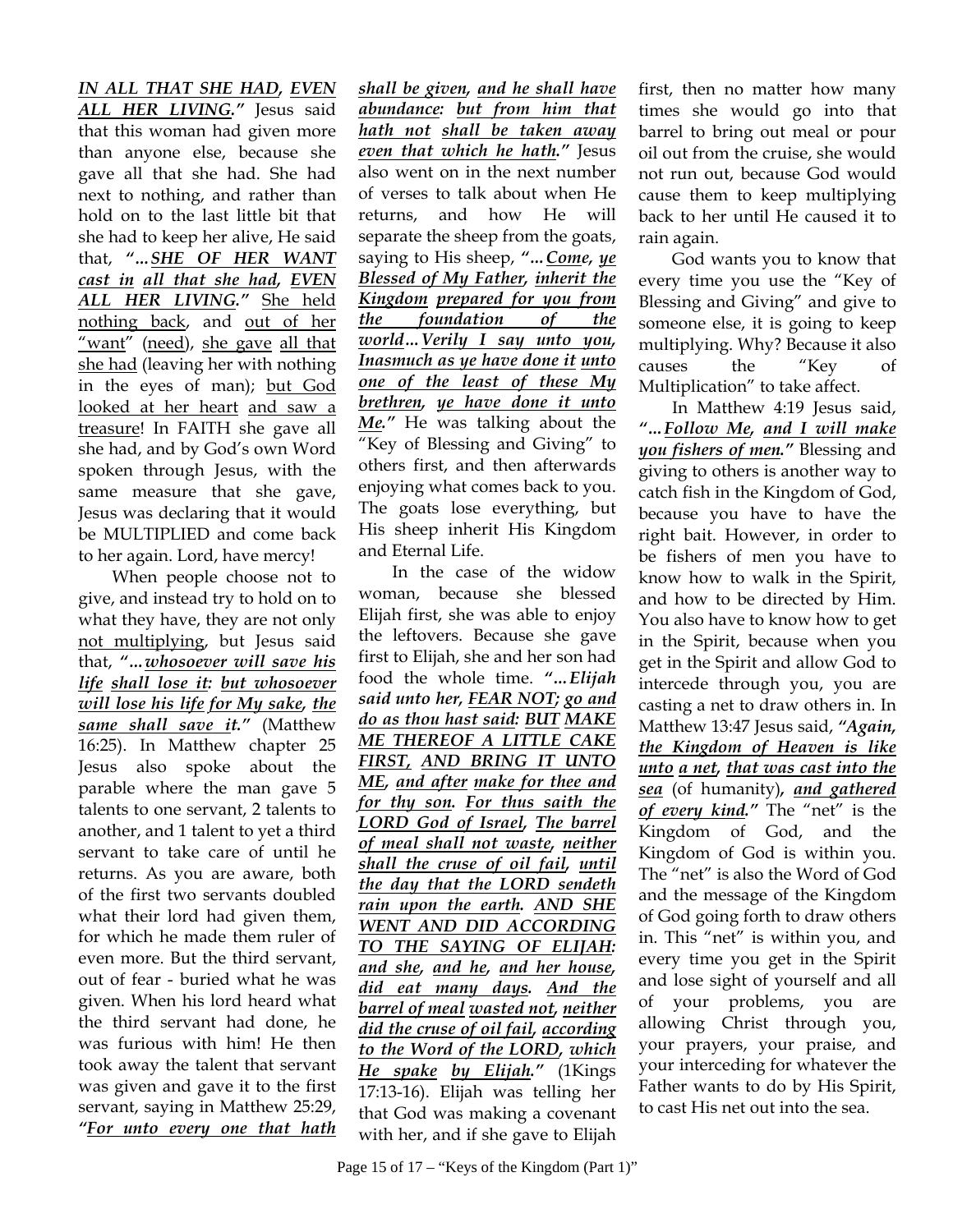There are two sides to the Authority of God: a right side and a left side, and each side does something different. We will have to wait and get into this in more detail at another time, but for now you need to understand that the "net" must be cast on the "right side". In John 21:6-7 Jesus told His disciples, *"…Cast the net on the right side of the ship, and ye shall find. They cast therefore, and now they were not able to draw it for the multitude of fishes*.*"*

 For now I want to give you a list of some of the things that the Keys of the Kingdom do. We will talk more about this in the Keys of the Kingdom – Part 2". There is a "Key of Prayer". There is a "Key of Faith". There is a "Key of Multiplication". There is a "Key of Blessing and Giving". There is a "Key of Authority" and a "Key of Power". (Remember that the "Authority" and "Power" of God are two different things.) There is a "Key of Justice and Judgment"; a "Key of Righteousness"; a "Key of Control"; a "Key of Governing the Nations"; and a "Key of Peace". There is a "Key to Access", and we are going to talk much more about this in Part 2, because it is very important. You need to know how to gain access to so many things, and if you do not know how to use the key, you will not be able to gain access, enter into, use, or benefit from so much of what God has given to you. To give you an example of this in the natural: if you have the key to a car but you don't know how to put it in the ignition, then even though you have ownership of the car and it is full of gas to give it power, it's not going to take you anywhere. There has to

be an action or transition take place that will allow you to go from one place, state, or realm to another.

The Keys also Open Doors and Close Doors". There is also a "Key to Remit Sins"; a "Key to Open Prison Doors"; a "Key to Heal the Sick"; a "Key to Deal with Spirits"; a "Key to the Solution of the Problem"; a "Key to all the Mysteries of the Kingdom and to the Truth of God". Not every one has this Key. There is a "Key to Judge Thoughts in People's Minds"; a Key to "Understand God's Word and Truth", a "Key to Freedom and Liberty".

Now even though a lot of these keys are essentially all in one; they also all operate in different ways. In Keys of the Kingdom – Part 2", we will break them down so that you can understand them, and begin to use what God has already given to us to use.

Some of you reading this may still need to be filled with the Power of the Holy Spirit. If you haven't been filled with the Power of the Holy Spirit, then God wants you to know that IT is a free gift, and in Faith, you need to ask Him for IT. You cannot walk this walk without the Power of Christ. You have the Holy Spirit in you, but you still need to be endued with Power from on high (which is the Power in Christ). It is a free gift from the Lord, so if you don't have IT, start praying for IT, because it is out of that Power that the Lord will give you the same Authority that He gave to His disciples.

Now there are times when I have to speak to the symptoms that are in my body. There have been times when I would not have been able to come to the meetings here; but the Lord would say to me, "Speak to the symptoms!" So I'd speak to them, and I'd start praising the Lord; I would be put my clothes on, and get to that meeting. You see, Faith is action! I might be weak when I got here, but once I would stand up to minister, I wasn't weak any more. Faith is action, and we need to use what God has given us!

There are times when we are begging God to do something, but He is waiting for us to learn, and to grow up, and to use what He has already given us.

We are going to get into a lot more in Part 2. We are going to talk about the kind of Authority that Christ had when He walked in the earth; as well as the kind of Authority that is going to come forth on the earth, through which Christ will receive all the Glory. We have seen a lot of Power. We have seen a lot of Anointing. We have seen people healed. We have seen God deal with diseases. But we are just scratching the surface.

No one in the body of Christ has seen anything compared to what God is getting ready to do. He wants you to come to these meetings hungry! He wants you to come to these meetings, and when you read these newsletters, and spend time in His Word - to pull it out! He wants you to continually come before Him with a humble heart, and the attitude of heart where you are crying out to Him, "God, I want it! Give me what I need so that I can apply it to my life and use it in my walk!"